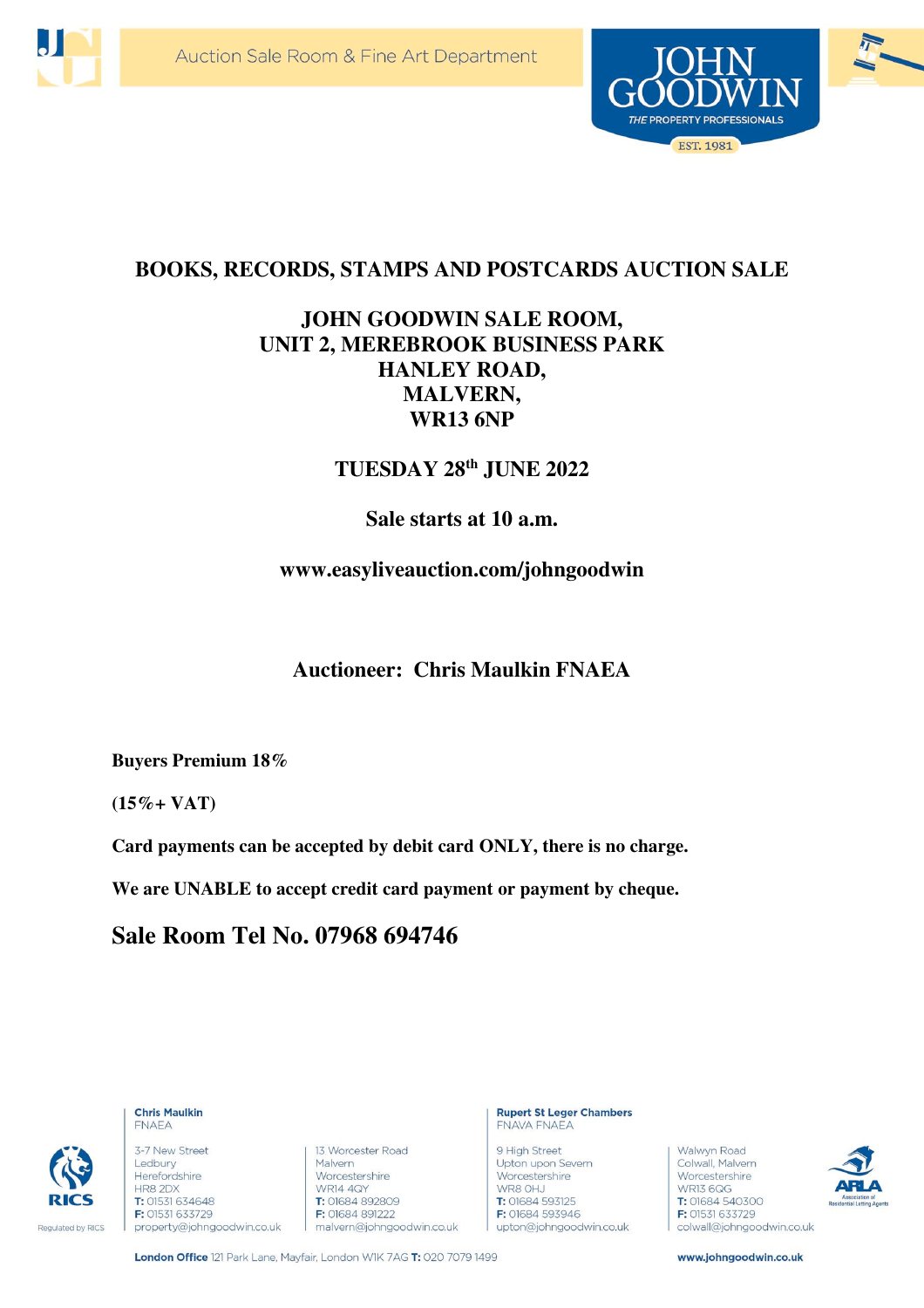#### **PLEASE NOTE**

#### **All auction business is governed by the conditions of business, a copy of which are available upon request.**

1. Whilst we endeavour to provide accurate descriptions all statements contained in the Catalogue are made without responsibility on the part of the Vendors or the Auctioneers.

2. Lots may carry abbreviations such as a/f (as found, considerable damage), the absence of such a note does not imply that the lot is without defect.

#### **3. The lots will be sold as they stand at the time of the sale with all their qualities and defects irrespective of their description in the catalogue.**

#### **4. Any measurements and weights are approximate. Please note all weights given are in avoirdupois ounces unless stated otherwise.**

5. All statements contained in the Catalogue as to the authenticity, attribution, genuineness, origin, authorship, date, age, period, condition or quality of any lot are statements of opinion and are not to be taken as, or as implying, statements or representations of fact.

6. Intending purchasers must satisfy themselves by inspection or otherwise as to all such matters and as to the physical description of any lot. Any commission bids are accepted on the understanding and assumption that the purchaser has inspected the lot and is fully satisfied with it.

7. No person in the employment of the Auctioneers has any authority to make or give any representation or warranty in relation of any lot.

**8. The Auctioneer reserves the right to fix a reserve and accept bids up to such a reserve on behalf of the vendor. All lots sold without reserve are sold at the auctioneer's discretion.**

#### **Clearance of Sale Room**

All items must be removed from the Sale Room on sale day before 5.30pm or between 9.00am and 4.30pm on Thursday and Friday.

**Any item not collected will be subject to storage and handling charges.**

#### **Transfer of lots**

We are unable to transfer lots from one buyer to any other.

| <b>Bidding increments</b> |                      |
|---------------------------|----------------------|
| £0 - £100                 | $£5$ increments      |
| $£100 - £200$             | £10 increments       |
| £200 - £500               | £20, £50, £80 etc    |
| $£500 - £1000$            | $£50$ increments     |
| $£1000 - £2000$           | $£100$ increments    |
| £2000 - £10,000           | £200, £500, £800 etc |
| £10,000 - £20,000         | $£1000$ increments   |
| £20,000 - £50,000         | £2000, £5000, £8000  |
| £50,000+                  | £5000 increments     |

# **ALL GOODS SOLD AS SEEN**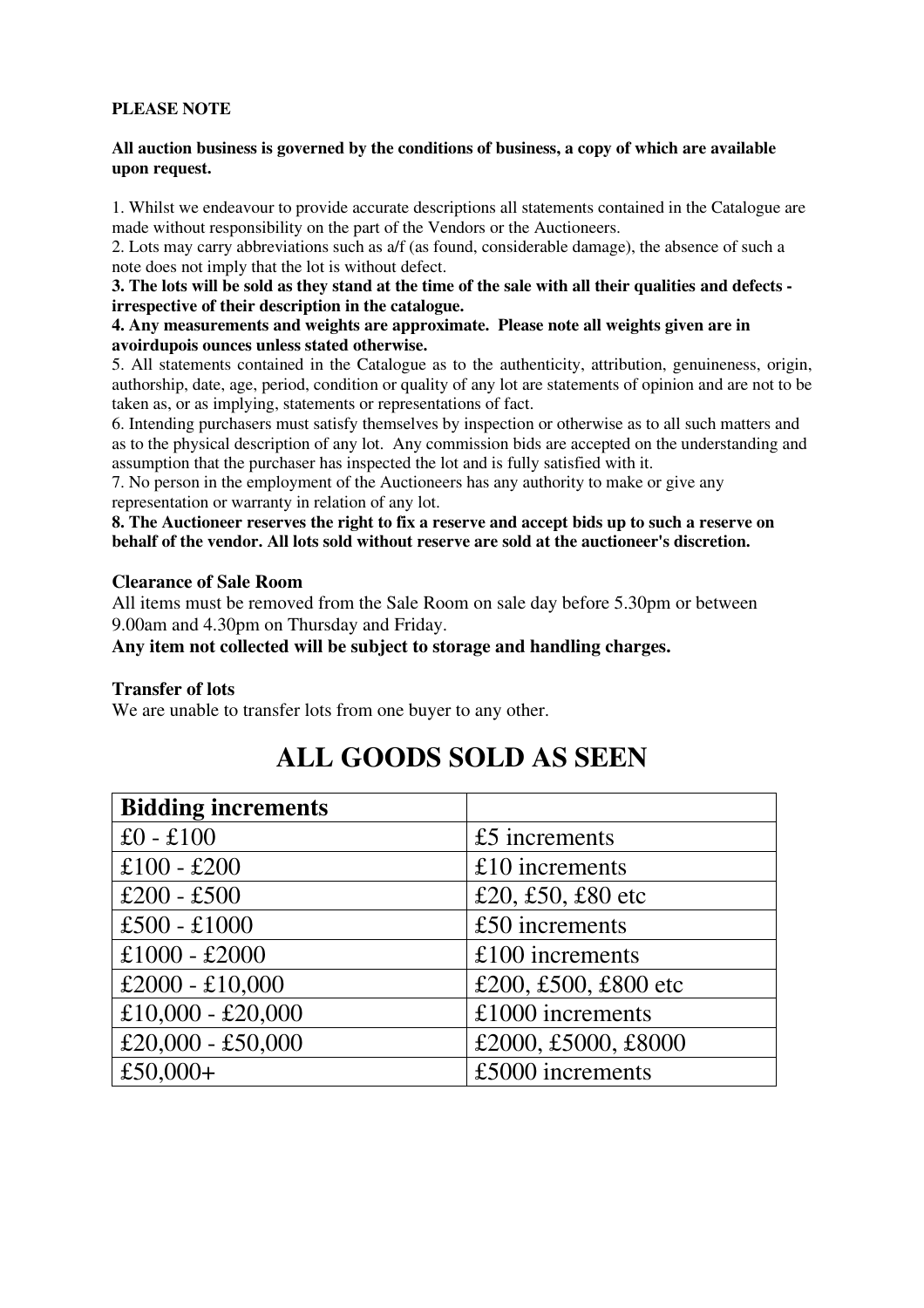|                | Lot Description                                                                       | Low | High |
|----------------|---------------------------------------------------------------------------------------|-----|------|
| 1              | FLEMING, IAN. THE MAN WITH THE GOLDEN GUN,                                            |     |      |
|                | LONDON: JONATHAN CAPE, 1965. FIRST EDITION.                                           |     |      |
| $\overline{2}$ | <b>DUST JACKET</b><br>FLEMING, IAN, THUNDERBALL, FIRST EDITION,                       | 100 | 200  |
|                | JONATHAN CAPE 1961, ORIGINAL BLACK CLOTH                                              |     |      |
|                | WITH BLIND STAMPED SKELETAL HAND ON UPPER                                             |     |      |
|                | COVER, IN THE PICTORIAL DUSTWRAPPER, WITH A                                           |     |      |
| 3              | STRIKING DESIGN BY RICHARD CHOPPING<br>NASH'S HISTORY OF WORCESTERSHIRE, 2            | 100 | 200  |
|                | MAGNIFICENT LEATHER BOUND VOLUMES, FIRST                                              |     |      |
|                | EDITIONS, PRINTED BY JOHN NICHOLS 1781/2,                                             |     |      |
|                | BEARING DOWNING LIBRARY LABEL AND WITH                                                |     |      |
|                | LETTER FROM MARGARET SOMERS                                                           | 300 | 500  |
| 4              | JOHNSON, SAMUEL, JOHNSON'S DICTIONARY IN<br>GOOD LEATHER BINDING, 1799, THE EIGTH     |     |      |
|                | <b>EDITION</b>                                                                        | 40  | 80   |
| 5              | TOPOLSKI'S LEGAL LONDON, PUBLISHED FOR 'THE                                           |     |      |
|                | LAWYER' BY STEVENS AND SONS LTD. 1961, WITH                                           |     |      |
|                | PRICE CLIPPED DUST WRAPPER                                                            | 5   | 15   |
| 6              | MENAI BRIDGE, PROVIS W.A. ELEPHANT FOLIO,<br><b>FIRST EDITION, 1828</b>               | 50  | 100  |
| 7              | IRELAND, SAMUEL, PICTURESQUE VIEWS ON THE                                             |     |      |
|                | UPPER OR WARWICKSHIRE AVON, PUBL.                                                     |     |      |
|                | R.FAULDER AND T.EGERTON 1795, LEATHER                                                 |     |      |
|                | <b>BINDING</b><br>PER RAIL, TRANSPORTATION IS THE LIFE BLOOD                          | 30  | 50   |
| 8              | OF COMMERCE, 1913, WITH FOLD OUT MAPS AND                                             |     |      |
|                | VIEWS, INTERESTING TEXTURED BINDING,                                                  |     |      |
|                | TOGETHER WITH M.G.R. THE F.C.S.F. MEMBERS                                             |     |      |
|                | BOUND PUBLICATIONS VOLS. 1 TO 5                                                       | 10  | 30   |
| 9              | BEYER-PEACOCK QUARTERLEY REVIEW 1927 TO<br>1931 VARIOUS EDITIONS, LOCOMOTIVES, ANDREW |     |      |
|                | BARCLAY SONS & CO LTD CATALOGUE, PECKITT &                                            |     |      |
|                | SONS LTD. LOCOMOTIVE ENGINEERS, BRISTOL                                               |     |      |
|                | INFORMATION BOOKLET AND ILLUSTRATED                                                   |     |      |
|                | CATALOGUE OF LOCOMOTIVE ENGINES, THE<br>AVONSIDE ENGINE CO. LTD. AND ONE OTHER        |     |      |
|                | FOLDER OF DRAWINGS OF STEAM LOCOS                                                     | 20  | 40   |
| 10             | ROYAL COMMISSION ON HISTORICAL                                                        |     |      |
|                | MONUMENTS, BUCKINGHAMSHIRE SOUTH AND                                                  |     |      |
| 11             | <b>NORTH, 1913</b><br>BOURNE, JOHN, A TREATISE ON THE STEAM                           | 10  | 30   |
|                | ENGINE, PUBL. LONGMANS, GREEN AND CO 1868,                                            |     |      |
|                | <b>LEATHER BINDING</b>                                                                | 20  | 40   |
| 12             | COLBURN. ZERAH. LOCOMOTIVE ENGINEERING                                                |     |      |
|                | AND RAILWAYS, PUBL. WILLIAM COLLINS, 2 VOLS.                                          |     |      |
|                | C/W PLATES AND ENGRAVINGS<br>RAILWAY BOOKS, MARSHALL, C.F.DENDY, A                    | 30  | 50   |
| 13             | HISTORY OF THE SOUTHERN RAILWAY 1936,                                                 |     |      |
|                | ACKWORTH, W.M. THE RAILWAYS OF ENGLAND                                                |     |      |
|                | 1889, WILLIAMS, FREDERICK S. THE MIDLAND                                              |     |      |
| 14             | RAILWAY, ITS RISE AND PROGRESS<br>BOURNE'S LONDON & BIRMINGHAM RAILWAY, A             | 10  | 30   |
|                | DAVID & CHARLES REPRINT                                                               | 10  | 30   |
| 15             | CLARK, D.K. THE STEAM ENGINE VOLS. I & II,                                            |     |      |
|                | LEATHER BINDINGS, PUBL. BLACKIE & SON LTD.                                            |     |      |
|                | 1890, MODERN STEAM PRACTICE AND                                                       |     |      |
|                | ENGINEERING, LEATHER BINDING C1893 AND THE<br>PRACTICAL ENGINEERS HAND-BOOK (POOR     |     |      |
|                | CONDITION)                                                                            | 10  | 30   |
| 16             | THESAURUS RERUM ECCLESIASTICARIUM, JOHN                                               |     |      |
|                | ECTON 1742, PRINTED FOR D.BROWNE                                                      | 10  | 30   |
| 17             | WILLIAM LAMBARD, A PERAMBULATION OF KENT,                                             |     |      |
|                | IMPRINTED AT LONDON FOR RALPHE NEWBERIE<br><b>ANNO 1576</b>                           | 40  | 80   |
| 18             | THE COMPLETE ENGLISH SPORTSMAN OR                                                     |     |      |
|                | COUNTRY GENTLEMAN RECREATION AND THE                                                  |     |      |
|                | ACCOUNT OF THE LIFE AND DEATH OF MR. PHILIP                                           |     |      |
|                | HENRY, THIRD EDITION 1713                                                             | 20  | 40   |

| 19 |                                                                                       |          |          |
|----|---------------------------------------------------------------------------------------|----------|----------|
|    | KENT RELATED BOOKS, WM. CAMDENS<br>BRITTANIA, TRANSLATION BY P.HOLLAND, 1637          |          |          |
|    | AND A TOPOGRAPHIE OR SURVEY OF THE COUNTY                                             |          |          |
|    | OF KENT BY RICHARD KILBURNE PRINTED BY                                                |          |          |
| 20 | THOMAS MABB 1659<br>KAY NIELSEN, 1001 NIGHTS, 'THE COMPLETE                           | 20       | 40       |
|    | WATERCOLOURS, EDITED BY NOEL DANIEL,                                                  |          |          |
|    | BOXED, LIMITED EDTION                                                                 | 20       | 40       |
| 21 | BOOKS, KENT RELATED INC. HISTORY OF SOUTH                                             |          |          |
|    | BRITAIN, SAMUEL HENSHALL 1798, KENTISH                                                |          |          |
|    | POETS, R. FREEMAN, 2 VOLS. 1821 AND A HANDLIST                                        |          |          |
|    | OF THE BIRDS OF THE SEVENOAKS OR WESTERN<br>DISTRICT OF KENT, JAMES M.HARRISON, 1942  | 20       | 40       |
| 22 | MISC. BOOKS INC. VESTIGES OF OLD LONDON,                                              |          |          |
|    | JOHN WYKEHAM ARCHER 1851, DESCRIPTIVE                                                 |          |          |
|    | ATLAS OF ASTRONOMY'' REV. THOMAS MILNER                                               |          |          |
|    | 1850, JAMES WATT AND THE STEAM ENGINE,                                                |          |          |
|    | H.W.DICKINSON & JENKINS 1927 TOGETHER WITH                                            |          |          |
|    | AN INTERESTING ADVERTISING BROCHURE FOR<br>CAPTAIN SCOTT LECTURE IN THE DOME          |          |          |
|    | BRIGHTON, MACHINE SKETCHES ETC. (see all                                              |          |          |
|    | images)                                                                               | 20       | 40       |
| 23 | OPERATIONS IN WAZIRISTAN 1919-1920,                                                   |          |          |
|    | 'CONFIDENTIAL', PRINTED IN CALCUTTA 1921,                                             |          |          |
|    | PLATES, PANORAMAS AND FOLDING MAPS BUT<br>COLOURED MAPS FROM POCKET IN THE REAR       |          |          |
|    | <b>MISSING</b>                                                                        | 10       | 30       |
| 24 | MISC. BOOKS AND PUBLICATIONS INC. 'THE                                                |          |          |
|    | <b>GREGYNOG FESTIVAL OF MUSIC AND POETRY</b>                                          |          |          |
|    | 1938', 'THE FORUM' OCTOBER 1930,                                                      |          |          |
|    | GLYNDEBOURNE 1955, 1956 AND 1969 AND                                                  |          |          |
|    | 'ARCHITECTURAL DESIGN' LONDON 1900 VOL. 48<br>1978                                    | 10       | 20       |
| 25 | MISC. BOOKS ETC. INC. THE BROADWAS COURT                                              |          |          |
|    | <b>ESTATE AUCTION CATALOGUE VARIOUS</b>                                               |          |          |
|    | AGRICULTURAL CATALOGUES ETC.                                                          | 10       | 30       |
| 26 | HISTORY OF MANCHESTER AIKIN, no plates                                                | 10       | 30       |
| 27 | ENGLISH STRUWWELPETER by DR H HOFFMANN                                                | 80       | 120      |
| 28 | EDMUND DULAC 'S PICTURE BOOK FOR THE<br><b>FRENCH RED CROSS</b>                       | 20       | 40       |
| 29 | CLAUD LOVAT FRASER, 'CHARACTERS FROM                                                  |          |          |
|    | DICKENS', LTD. ED. NO. 177/350 FOR SALE IN GREAT                                      |          |          |
|    |                                                                                       |          |          |
|    | BRITAIN, PUBLISHED BY J.C & E.C. JACK LTD.                                            | 10       | 30       |
| 30 | MILITARY INTEREST, 1949 BOOKLET 'UNVEILING                                            |          |          |
|    | OF A WINDOW', ROLLS ROYCE DERBY,                                                      |          |          |
|    | DEDICATION TO THE BATTLE OF BRITAIN PILOTS,                                           |          |          |
|    | BOOKLET HAS GUEST LIST INCLUDING MANY                                                 | 5        | 15       |
| 31 | <b>OFFICERS</b><br>10 VOLUMES OF CHAMBERS ENCYCLOPEDIA 1867                           | 10       | 30       |
| 32 | 3 OLD BOOKS: THE HUGUENOTS, HANES PLWYF                                               |          |          |
|    | LLANDYSSUL BY PARCH W J DAVIES, & IMITATION                                           |          |          |
|    | OF CHRIST, KEMPIS                                                                     | 10       | 30       |
| 33 | JOURNAL OF AN EXPEDITION TO THE FEROE AND                                             |          |          |
|    | WESTMAN ISLANDS AND ICELAND 1833, SIGNED                                              |          |          |
| 34 | EDITION, NO. 181 OF 875 COPIES<br>HEAVY OLD PETTY CASH BOOK LEDGER                    | 10<br>10 | 30<br>30 |
| 35 | TWO BOXES OF RAILWAY BOOKS, TRAMWAYS                                                  |          |          |
|    | CONSTRUCTION, DAVID & CHARLES, IAN ALLAN,                                             |          |          |
|    | PB & HB                                                                               | 20       | 40       |
| 36 | ENGINEERING BOOKS, CATALOGUED,                                                        |          |          |
|    | COMMERCIAL MOTORCYCLE.1905, THE STEAM                                                 |          |          |
|    | ENGINE - A TREATISE ON STEAM ENGINES &<br>BOILERS D K CLARKE, AN INTERESTING & VARIED |          |          |
|    | HISTORICAL SELECTION.                                                                 | 30       | 40       |
| 37 | RAILWAY BOOKS, PAST & PRESENT 15 EDITIONS, 6                                          |          |          |
|    | BRADFORD BARTON BOOKS, PLUS OTHER IAN                                                 |          |          |
|    | <b>ALLAN BOOKS</b>                                                                    | 20       | 40       |
| 38 | RAILWAY BOOKS, PSL, ALAN SUTTON, HISTORY OF                                           |          |          |
|    | THE LNER, LOCOSTOTTERS ALBUMS, TRAINS<br>ANNUAL, COOKS TRACK LAYOUTS ETC.             | 10       | 30       |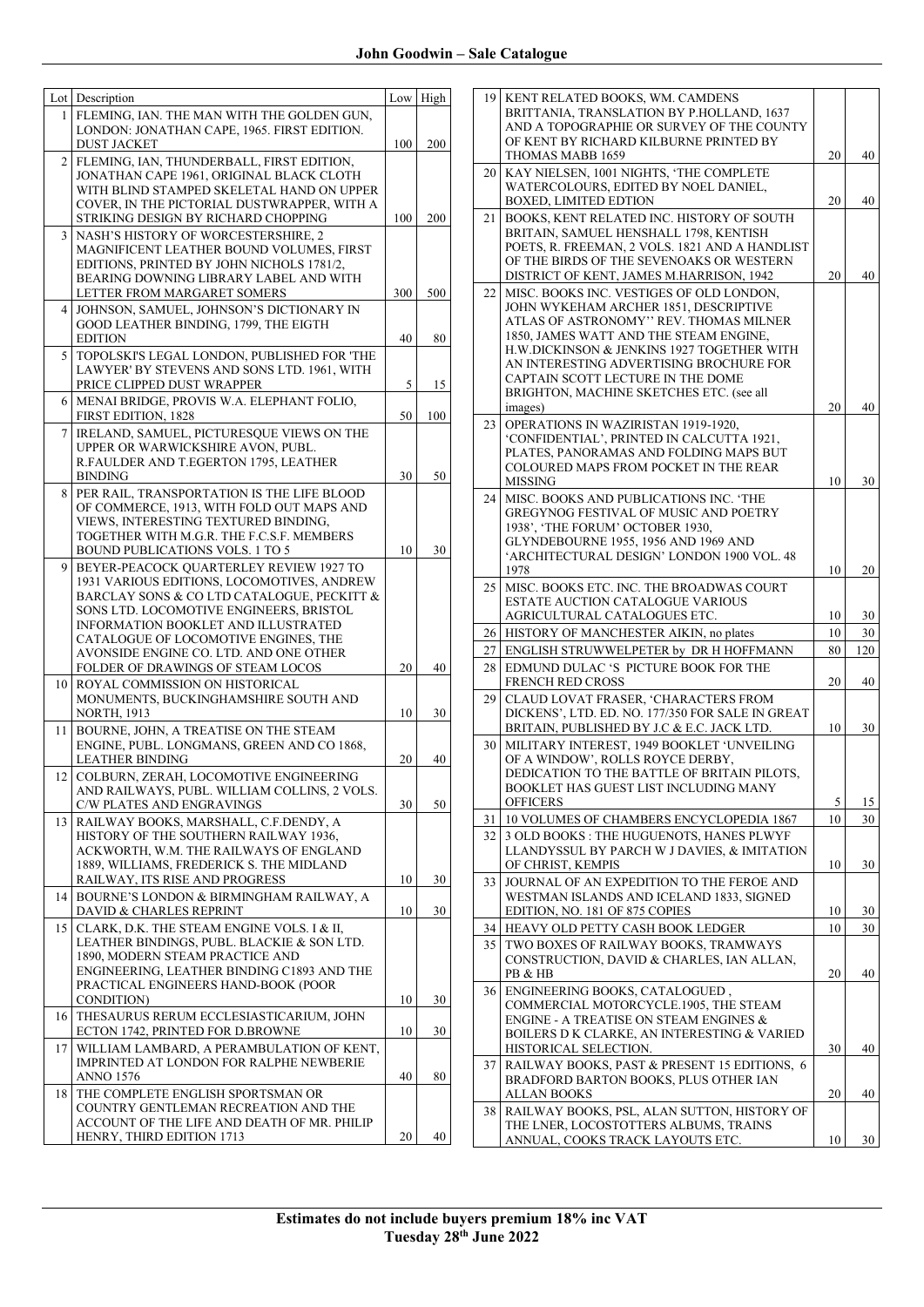| 39 | RAILWAY INTEREST SOUTHERN RAILWAY<br>MAGAZINE, PRE WAR, GREAT WESTERN RAILWAY             |    |                  |
|----|-------------------------------------------------------------------------------------------|----|------------------|
|    | MAGAZINES, PLUS GWR THROUGH THE WINDOW.                                                   |    |                  |
|    | CLOTH RAILWAY MAP, , TRACK OF THE ROYAL                                                   |    |                  |
|    | SCOT, SWINDON WORKS, GWR, THE CORNISH<br>RIVIERA, BRUNEL & AFTER.                         | 20 | 40               |
| 40 | RAILWAY BOOKS, LIVERPOOL & MANCHESTER                                                     |    |                  |
|    | CENTENARY PROGRAMME, 1930, LOCOMOTIVE<br>MAGAZINE BALDWIN LOCOMOTIVE WORKS, 1892          |    |                  |
|    | PHOTOGRAPHS OF NUNHEAD SHORTLANDS,                                                        |    |                  |
|    | OPENING, VARIOUS PRE 1968 STEAM                                                           |    |                  |
|    | PHOTOGRAPHS, PEEPS AT GREAT RAILWAYS, SEC,<br>LBSC, GWR                                   | 10 | 30               |
| 41 | RAILWAY INTEREST, ABC SPOTTING BOOKS,                                                     |    |                  |
|    | LOCOSHED, MINOR RAILWAYS, MOST MARKED.                                                    | 10 | 30               |
| 42 | INDUSTRIAL ARCHOLOGY PHOTOGRAPOHS, FROM<br>THE BANCROFT COLLECTION, BEAM ENGINE,          |    |                  |
|    | BUCKLAND, BATH STONE, WHATLEY QUARRY                                                      |    |                  |
| 43 | ETC.<br>2 BOXES OF MIXED ASSORTED RAILWAY &                                               | 10 | 30               |
|    | <b>TRANSPORT BOOKS</b>                                                                    | 0  | 0                |
| 44 | MISCELLANEOUS SHIPPING RELATED BOOKS, 3                                                   |    |                  |
|    | BOXES INC. LLOYDS REGISTER, TALBOT-BOOTH'S<br>MERCHANT SHIPS ETC.                         | 0  | $\boldsymbol{0}$ |
| 45 | QTY. FOLIO SOCIETY BOOKS                                                                  | 30 | 50               |
| 46 | BOX OF MISC. BOOKS, MANY IN ORIGINAL SHRINK                                               |    |                  |
|    | WRAP, FOLKLORE, MAGIC AND MYTHOLOGY,<br>CLASSICS, LE MORTE D'ARTHUR ETC.                  | 20 | 40               |
| 47 | BIGGLES BOOKS, COLLETION OF HARD BACK &                                                   |    |                  |
|    | PAPER BACK EDITIONS                                                                       | 20 | 40               |
| 48 | COLLECTION OF MILITARY & AVIATION BOOKS                                                   | 10 | 30               |
| 49 | RUGBY BOOKS, A LARGE BOX, SOME WITH<br>SIGNATURES INC. GARETH DAVIES, BILL                |    |                  |
|    | MCLARREN, CLIFF MORGAN, PHIL BENNETT, JPR                                                 |    |                  |
|    | WILLIAMS, SAM WARBURTON, ALLUN RICHARDS,                                                  | 20 | 40               |
| 50 | TWO BOXES OF MIXED RAILWAY BOOKS, IAN<br>ALLAN, ALLAN SUTTON, GW & SOME EUROPEAN          |    |                  |
|    | <b>TITLES</b>                                                                             | 0  | $\boldsymbol{0}$ |
| 51 | TWO BOXES OF THE LOCOMOTIVE REVIEW, 12                                                    |    |                  |
|    | BOUND EDITIONS, PLUS, THE LOCOMOTIVE<br>CARRIAGE & WAGON REVIEW, PLUS MANY LOOSE          |    |                  |
|    | UNBOUND COPIES.                                                                           | 10 | 30               |
| 52 | 6 QUAD CINEMA POSTERS, TORN BETWEEN TWO                                                   |    |                  |
|    | LOVERS. THE WILBY CONSPIRACY, PAPERMOON.<br>LAST MOMENTS, PENITENTIARY & THE LAST         |    |                  |
|    | SNOWS OF SPRING TIME                                                                      | 30 | 60               |
| 53 | 4 TRAYS OF RAILWAY INTEREST MAGAZINES,<br>TITLES, THE LOCOMOTIVE, EUROPEAN RAILWAYS,      |    |                  |
|    | INDUSTRIAL RAILWAY SOCIETY, MANY BOUND                                                    |    |                  |
|    | VOLUMES. 4 TRAYS FULL                                                                     | 10 | 30               |
| 54 | BOX OF ORIGINAL BOOK MANUSCRIPTS, KENNETH<br><b>BROOKES</b>                               | 10 | 30               |
| 55 | TWO TEDDY TAILS ANNUALS, 1934 & 1937                                                      | 5  | 15               |
| 56 | 2 BOXES OF BOOKS AND PAMPHLETS RELATING                                                   |    |                  |
|    | TO CORNWALL, CORNISH MINING ETC.                                                          | 10 | 30               |
| 57 | <b>BOX OF INTERESTING BOOKS INC. OBSERVER'S</b><br>BOOKS, PEWTER MARKS, MARKHAM, GUIDE    |    |                  |
|    | BOOKS, LONDON 1813, BROADS OF NORFOLK AND                                                 |    |                  |
|    | SUFFOLK, LONDON 1793, THE HIDDEN WORLD OF<br>MISERICORDS, GREAT PLAGUE IN LONDON, BELL,   |    |                  |
|    | NOTE BOOKS, PIROTECHNICA OF VANNOCCIO,                                                    |    |                  |
|    | DOMESDAY BOOK ESSEX 1864 ETC.                                                             | 10 | 30               |
| 58 | <b>BOX OF INTERESTING BOOKS INC. CANAL</b><br>RELATED, IRRIGATION AND HYDRAULIC DESIGN, 3 |    |                  |
|    | VOLS. CLAY WORKING MACHINERY, CITY OF                                                     |    |                  |
|    | CAMBRIDGE PARTS 1 & 2, POTTERY GAZETTE 1923<br>ETC.                                       | 20 | 40               |
|    |                                                                                           |    |                  |
|    |                                                                                           |    |                  |
|    |                                                                                           |    |                  |
|    |                                                                                           |    |                  |

| 59 | MISC. BOOKS INC. DOMESDAY BOOK,                                                         |                  |      |
|----|-----------------------------------------------------------------------------------------|------------------|------|
|    | HEREFORDSHIRE, ORNANCE SURVEY OFFICE,                                                   |                  |      |
|    | SOUTHAMPTON 1862, THE CHURCH PLATE OF THE                                               |                  |      |
|    | COUNTY OF HEREFORD, STANHOPE & MOFFATT                                                  |                  |      |
|    | 1903, SIGNED LTD. ED. QUEEN ELIZABETH, THE                                              |                  |      |
|    | QUEEN MOTHER, OFFICIAL BIOGRAPHY, WILLIAM                                               |                  |      |
|    | SHAWCROSS IN ORIGINAL SHRINK WRAP AND                                                   |                  |      |
|    | <b>OTHERS</b>                                                                           | 10               | 30   |
| 60 | 8 VOLUMES OF CASSELL'S HISTORY OF ENGLAND                                               | 20               | 40   |
| 61 | MISC. TRADE CATALOGUES ETC. INC. IMPRESSIVE                                             |                  |      |
|    | HARD COVER LION FOUNDRY C. LTD. LION                                                    |                  |      |
|    | CASTINGS ILLUSTRATED CATALOGUE AND                                                      |                  |      |
|    | VARIOUS OTHER PLANT, MACHINERY AND                                                      | 20               | 40   |
|    | MATERIALS, CATALOGUES AND LEAFLETS                                                      |                  |      |
| 62 | JOHN MASEFIELD 'THE LEDBURY SCENE' LIMITED<br>EDITION 217/250, INSCRIBED' THE DAYS THAT |                  |      |
|    | MAKE US HAPPY MAKE US WISE' AND SIGNED                                                  |                  |      |
|    | JOHN MASEFILD                                                                           | 30               | 50   |
| 64 | TWO BOXES OF MILITARY BOOKS, VARIED TOPICS                                              |                  |      |
|    | AND SUBJECTS                                                                            | 10               | 30   |
| 65 | QTY OF GILES BOOKS, INC. GILES AT WAR                                                   | 10               | 30   |
|    |                                                                                         |                  |      |
| 66 | 3 BOXES OF GENERAL BOOKS GAMEKEEPING, FUR<br>FEATHER & FIN, COUNTRY & SHOOTING          | 10               | 30   |
|    | MILITARY INTEREST BOOKS, INC. AIRFIELDS                                                 |                  |      |
| 67 | SERIES, RAF INTEREST BOOKS, TEST PILOT &                                                |                  |      |
|    | <b>WOODBINE WILLY</b>                                                                   | 10               | 30   |
| 68 | BOX OF MISC. LEATHER BINDINGS INC. 5 VOLS.                                              |                  |      |
|    | PAGE'S MAGAZINE, ILLUSTRATED RECORD OF THE                                              |                  |      |
|    | INTERNATIONAL EXHIBITION 1862, CASSIERS                                                 |                  |      |
|    | MAGAZINE, DOCKS RIVERS CANALS WAVE                                                      |                  |      |
|    | MOTION AND 6 VOLS. INSTITUTION OF ENGINEERS                                             |                  |      |
|    | & SHIPBUILDERS IN SCOTLAND                                                              | 30               | 50   |
| 69 | WOOLHOPE CLUB TRANSACTIONS, LARGE QTY.                                                  |                  |      |
|    | 1852 ONWARDS                                                                            | 30               | 50   |
| 70 | TRAY OF BOOKS, MOSTLY MINING RELATED AND                                                |                  |      |
|    | ONE OTHER TRAY OF SOFT COVERS                                                           | 10               | 30   |
| 71 | <b>COLLECTION OF HACHETE PUBLICATIONS</b>                                               |                  |      |
|    | HACHETTE CENTURY OF CARS                                                                | 5                | 15   |
| 72 | MINING RELATED BOOKS AND OTHERS (2 TRAYS)                                               | 20               | 40   |
| 73 | BOOKS, COAL AND MINING RELATED INCLUDING                                                |                  |      |
|    | PRACTICAL TREATISE ON COAL MINING, GEORGE                                               |                  |      |
|    | ANDRE, 2 VOLS. ORE DRESSING RELATED, ETC. (2                                            |                  |      |
|    | TRAYS)                                                                                  | 20               | 40   |
| 74 | OTY. MISC. BOOKS INC. WORCESTER. CROWN                                                  |                  |      |
|    | DERBY, MOORCROFT AND OTHER PORCELAIN                                                    |                  |      |
|    | REFERENCE TOGETHER WITH 2 VOLS. THE                                                     |                  |      |
|    | COMPACT EDITION OF THE DICTIONARY OF                                                    |                  |      |
|    | NATIONAL BIOGRAPHY                                                                      | 10               | 30   |
| 75 | <b>GOLD MINING AND OTHER MINING RELATED</b>                                             |                  |      |
|    | <b>BOOKS</b>                                                                            | 10               | 30   |
| 76 | BOOKS INC. THE COUNTY BOOKS AND PORTRAIT<br>OF                                          | 10               | 20   |
|    |                                                                                         |                  |      |
| 77 | RAILWAY BOOKS, A GOOD BOX OF LOCAL<br>INTEREST TITLES, RAIL CENTRES, B&G, BRADFORD      |                  |      |
|    | <b>BARTON ETC.</b>                                                                      | 20               | 40   |
| 78 | 2 BOXES OF RAILWAY BOOKS, TRACKS ON                                                     |                  |      |
|    | CANVAS, GWR ROAD VEHICLES, PEN & SWORD,                                                 |                  |      |
|    | HISTORY OF THE GWR 3 VOLS. CLINKERS                                                     |                  |      |
|    | REGISTER                                                                                | 20               | 40   |
| 79 |                                                                                         |                  |      |
|    | NEW NATURALIST SERIES, 141 VOLUMES, A FEW                                               |                  |      |
|    | DUPLICATES, NOS. 74, 75 AND 81 MISSING, MOST                                            |                  |      |
|    | WITH DUST WRAPPERS SOME IN ORIGINAL SHRINK                                              |                  |      |
|    | WRAPPING                                                                                | 500              | 1000 |
| 80 | BOX OF MINING RELATED BOOKS                                                             | 10               | 30   |
| 81 | NEW NATURALIST, VARIOUS VOLUMES (15)                                                    | 20               | 40   |
| 82 | MISC. BOOKS INC. HMSO, NEW ZEALAND FROM                                                 |                  |      |
|    | THE AIR, HORSE/ ANIMAL RELATED, CLASSICS                                                |                  |      |
|    | ETC.                                                                                    | 5                | 15   |
| 84 | BOX OF MISC. BOOOKS INC. ARMY AND NAVY,                                                 |                  |      |
|    | MACFARLANES CASTINGS, PARIS EXHIBITION OF                                               |                  |      |
|    | <b>INDUSTRIAL ARTS 1923</b>                                                             | $\boldsymbol{0}$ | 0    |
| 85 | BOX OF RAILWAY BOOKS, JANES, JOWETT'S<br>ATLAS, RAILWAY ARCHIVE, ETC.                   | 10               | 30   |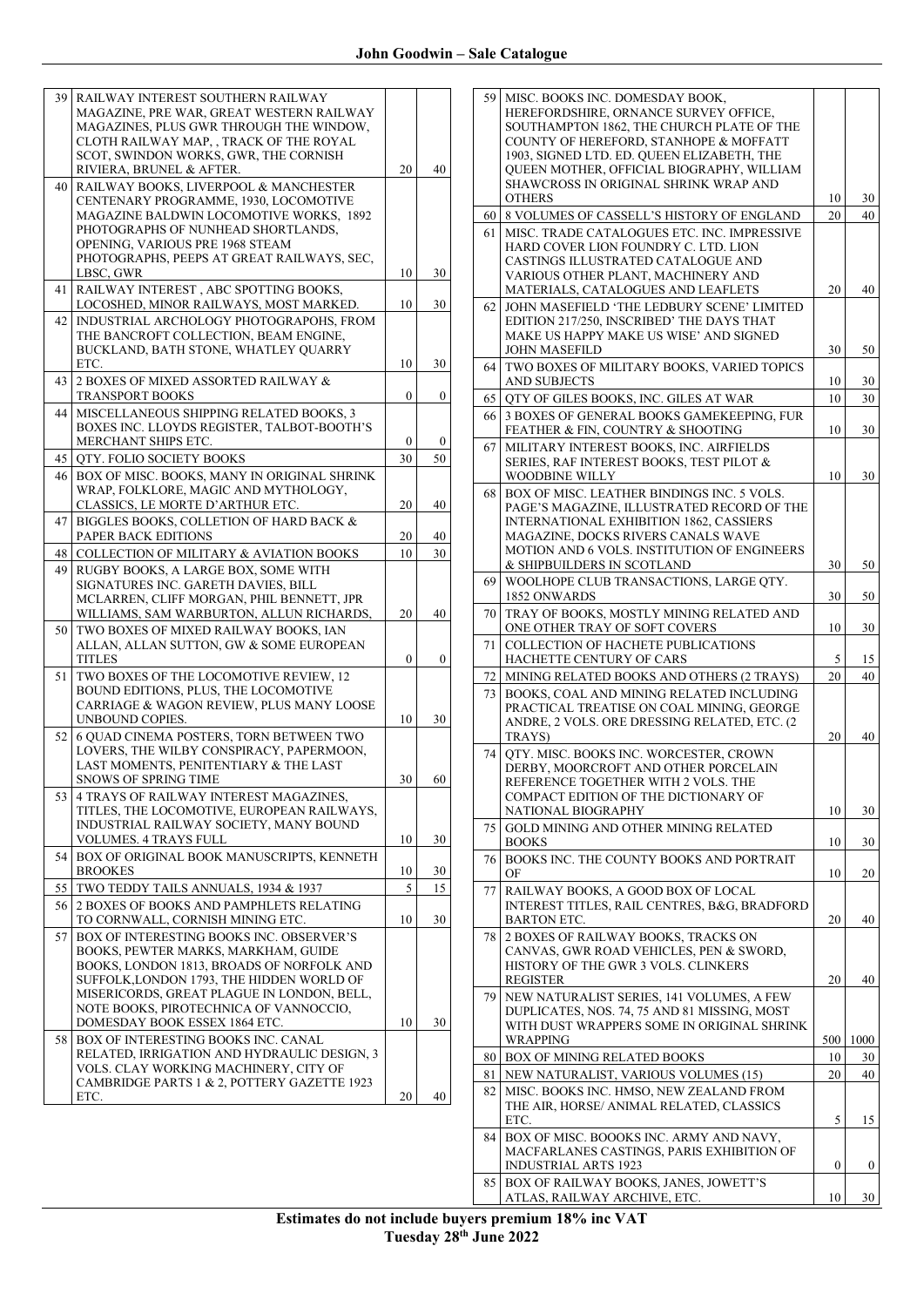| 86<br>87 | 3 BOXES OF AVIATION & MILITARY BOOKS<br>2 BOXES OF MILITARY INTEREST BOOKS                                                                                                          | 20<br>20 | 40<br>40 |
|----------|-------------------------------------------------------------------------------------------------------------------------------------------------------------------------------------|----------|----------|
| 88       | 2 BOXES LEATHER BINDINGS, CIVIL ENGINEERING<br><b>RELATED</b>                                                                                                                       | 10       | 20       |
| 89       | TRAMS, TROLLEYBUS, ROAD TRAIN AND OTHER<br><b>BOOKS</b>                                                                                                                             | 10       | 20       |
| 90       | BOX OF CORNWALL RELATED BOOKS                                                                                                                                                       | 10       | 30       |
| 91       | BOX OF BOOKS GEORGE STEPHENSON AND OTHER<br>ENGINEERS ETC.                                                                                                                          | 10       | 30       |
| 92       | BOX OF MISC. BOOKS INC. ENGINEER RELATED,<br>ART AND OTHERS                                                                                                                         | 5        | 15       |
| 93       | MISC. BOOKS CANAL RELATED                                                                                                                                                           | 10       | 20       |
| 94       | BOX OF BOOKS, ECONOMIC GEOGRAPHY,<br>GEOLOGY, METTALURGY ETC.                                                                                                                       | 5        | 15       |
| 95       | HISTORICAL BOOKS, CASSELL'S NATURAL<br>HISTORY, BIRDS, VOL III, SARTOR RESARTUS, BY<br>THOMAS CARLYLE NISBET 1903, WORKS OF<br>SHAKESPEARE, BICKERS& SON C. 1895, & A               |          |          |
|          | GERMAN BOOK LINZ 1946, DAS DACHRINNEN-<br>MÄNNCHEN, & ANOTHER AUSTRIAN BOOK                                                                                                         | 10       | 30       |
| 96       | ELGAR INTEREST, TWO BOOKS ELGAR & HIS<br>PUBLISHERS, A CREATIVE LIFE & ALBUM ELGAR $\&$<br><b>WORCESTER</b>                                                                         | 10       | 20       |
| 97       | A BOX OF REFERENCE BOOKS RELATING TO<br><b>CERAMICS</b>                                                                                                                             | 10       | 30       |
| 98       | QUANTITY OF MISC. SCIENCE NEWS, PENGUIN<br>BOOKS, COMPLETE 54 SET FROM 1946-1960 INC THE<br><b>SCARCE VOLUME 31 FROM 1954 CONTAINING</b><br>ALAN TURING'S LAST PAPER JUST BEFORE HE |          |          |
| 99       | <b>DIED</b><br>BOX OF SMALLER INTERESTING RAILWAY BOOKS,                                                                                                                            | 10       | 30       |
|          | PAMPHLETS, BOOKLETS, VARIED TOPICS,<br>TWO BOXES & RAILWAY BOOKS, INC, GEORGE                                                                                                       | 10       | 30       |
| 100      | ALLEN & UNWIN, ALLAN SUTTON, RUNPAST,                                                                                                                                               | 0        | 0        |
| 101      | H TWO BOXES OF ENGINEERING & STEAM BOOKS,<br>INC FOUNDRY TRADE JOURNAL, MARINE ENGINES<br>& BOILERS, MACHINE SHOP PRACTICE                                                          | 20       | 40       |
| 102      | GG RAILWAY BOOKS, 2 BOXES, INC. OPC, & PEN &<br>SWORD, ROAD VEHICLES OF THE GWR, HEREFORD<br>LOCOMOTIVE SHED, LMS STANDARD COACHING<br><b>STOCK</b>                                 | 20       | 40       |
| 103      | QUALITY OF MISCELLANEOUS SPORTS                                                                                                                                                     |          |          |
|          | PROGRAMMES, INC. FOOTBALL, BRENTFORD, &<br><b>MANY OTHER CLUBS</b>                                                                                                                  | 10       | 30       |
|          | 104 F RAILWAY MAGAZINES, SOME BOUND OLD<br>ISSUES, PLUS THE LOCOMOTIVE MAGAZINES,<br>RAILWAY CARRIAGE & WAGON REVIEW                                                                | 10       | 30       |
| 105      | <b>QUANTITY OF MISCELLANEOUS BOOKS INC.</b><br>PUNCH LIBRARY, RUSKIN NEW UNIVERSAL<br>LIBRARY, DICKENS NEW CENTURY LIBRARY AND<br><b>OTHERS</b>                                     | 10       | 20       |
| 106      | <b>BOX OF KOREAN BOOKS</b>                                                                                                                                                          | 0        | 0        |
| 107      | I STEAM & IRON WHEEL MAGAZINES, PLUS JOHN<br>FOWLER MEMORIAL ISSUE                                                                                                                  | 10       | 30       |
| 108      | 18 BOUND VOLUMES OF THE MODEL ENGINEER,<br>1930'S / 1940'S                                                                                                                          | 10       | 30       |
| 109      | L VINTAGE MOTOR & ENGINEERING BOOKS, A BOX<br>INC. MOTOR TRACTION 1907, 1908 & 1910,<br>TANGYE'S PUMPING MACHINERY, AUTO CAR ETC.                                                   | 10       | 30       |
| 110      | CHATTERBOX, GUINNESS BOOKS OF RECORDS, 2 X<br>CASSELLS BOOK OF KNOWLEDGE, LEISURE<br>STORIES, SPIN & MARTY                                                                          | 10       | 30       |
| 111      | BOX OF BOOKS ON WORCESTERSHIRE, INC.<br>VILLAGE BOOKS & WALKS.                                                                                                                      | 10       | 30       |
| 112      | OTY. BOOKS, 3 TRAYS THE COUNTRYMAN,<br>BRISTOL AND GLOUCESTERSHIRE<br>ARCHAELOGICAL SOCIETY TRANSACTIONS AND                                                                        |          |          |
| 113      | ARCHAEOLOGIA CANTIANA<br>FOOTBALL INTEREST, MANCHESTER UNITED,<br>PROGRAMMES, PICTURES & A 1998 CHAMPIONS                                                                           | 10       | 20       |
| 114      | LEAGUE PROGRAMME V BRONDBY IF.<br><b>BOX OF GOLF RELATED BOOKS</b>                                                                                                                  | 10<br>10 | 30<br>30 |
|          |                                                                                                                                                                                     |          |          |

| 115        | A TRAY AND A BOX OF POETRY, ART, LOCAL<br>HISTORY, MILITARY UNIFORM AND OTHER BOOKS,<br>INCLUDING SOME LEATHER BOUND        |    | 50 |
|------------|-----------------------------------------------------------------------------------------------------------------------------|----|----|
|            |                                                                                                                             | 30 |    |
| 116<br>117 | TRAY OF ASSORTED SHEET MUSIC<br>CHILDREN'S ANNUALS, 2 X BEANO, 3 X RUPERT,                                                  | 10 | 30 |
|            | INC. THE MONSTER RUPERT BOOK<br>D RAILWAY INTEREST, LARGE COLLECTION OF                                                     | 10 | 20 |
| 118        | NOTEBOOKS, WITH VARIOUS SPOTTINGS, HOME<br>MADE NOTES.                                                                      | 10 | 30 |
| 119        | <b>B THE STEPHENSON LOCOMOTIVE SOCIETY</b><br>JOURNAL, LARGE COLLECTION FROM MID WAR<br>YEARS TO 1960'S                     | 10 | 30 |
| 120        | C RCTS, THE RAILWAY OBSERVER MAGAZINES,<br>C1937 TO MID 1990'S A VARIED SELECTION,<br><b>INCOMPLETE YEARS</b>               | 10 | 30 |
| 121        | THE MODEL ENGINEER, 17 BOUND VOLUMES, 85<br>(1941) TO 102 (1950), EXC 91                                                    | 10 | 30 |
| 122        | BEATRIX POTTER, 31 INC. EARLY AND FIRST<br>EDITIONS, FREDERICK WARNE & CO. AND OTHERS                                       | 20 | 40 |
| 123        | BOX OF MISC. OBSERVERS BOOKS (61) TOGETHER<br>WITH USEFUL REFERENCE FOLDER A COPY OF AN                                     |    |    |
| 124        | ILLUSTRATION OF ALL KNOWN<br>BOX OF MISC. OBSERVERS BOOKS (61) TOGETHER<br>WITH USEFUL REFERENCE FOLDER A COPY OF AN        | 40 | 80 |
|            | <b>OBSERVER'S LOOK</b>                                                                                                      | 40 | 80 |
| 125        | ENID BLYTON, FIRST EDITIONS AND OTHERS                                                                                      | 10 | 30 |
| 126        | MISC. INTERESTING BOOKS INC. NORMAN MAILER,                                                                                 |    |    |
|            | ANCIENT EVENINGS, PROOF COPY, PAUL STEWART                                                                                  |    |    |
|            | & CHRIS RIDDELL, FERGUS CRANE (2 COPIES),<br>BOTH SIGNED BY THE AUTHORS, CHARLES                                            |    |    |
|            | KINGSLEY, THE WATER BABIES C1923, VARIOUS                                                                                   |    |    |
|            | RUPERT BEAR ANNUALS, LEATHER BINDINGS,                                                                                      |    |    |
|            | BARBARA TRAPIDO, JUGGLING, PROOF COPY ETC.                                                                                  | 20 | 40 |
| 127        | ENID BLYTON, FIRST EDITIONS AND OTHERS                                                                                      | 10 | 30 |
| 128        | BOX OF BOOKS INC. QTY. LADYBIRD, I-SPY, PAN,<br>PENGUIN ETC.                                                                | 10 | 30 |
| 129        | J.K.ROWLING, HARRY POTTER FIRST EDITIONS,                                                                                   |    |    |
|            | HARRY POTTER AND THE ORDER OF THE PHOENIX<br>(2), HARRY POTTER AND THE DEADLY HALLOWS                                       |    |    |
|            | (6) AND 2 OTHER HARRY POTTER RELATED                                                                                        | 20 | 40 |
| 130        | J.K.ROWLING, HARRY POTTER FIRST DITIONS,                                                                                    |    |    |
|            | HARRY POTTER AND THE HALF BLOOD PRINCE (6)                                                                                  |    |    |
|            | AND HARRY POTTER AND THE ORDER OF THE                                                                                       |    |    |
|            | PHOENIX (3)                                                                                                                 | 20 | 40 |
| 131        | 2 BOXES MISC. REFERENCE BOOKS AND NOVELS                                                                                    | 10 | 20 |
| 132        | 2 BOXES OF BOOKS, NOVELS AND REFERENCE                                                                                      | 10 | 20 |
| 133        | FRED ARCHER BOOKS, 25 HARD BACK & 10 PAPER<br><b>BACK</b>                                                                   | 10 | 30 |
| 134        | 2 BOXES, MOSTLY NOVELS                                                                                                      | 10 | 20 |
| 135        | 2 BOXES MOSTLY NOVELS                                                                                                       | 10 | 20 |
| 136        | 2 BOXES MISC. FICTION AND NON FICTION                                                                                       | 10 | 20 |
| 137        | MISC. VOLS. U.S. BUREAU OF MINES BULLETINS<br>C1901 ONWARDS AND OTHERS INC. U.S.<br>GEOLOGICAL SURVEY AND MINERAL RESOURCES | 10 | 30 |
| 138        | 2 BOXES OF RAILWAY BOOKS & LEAFLETS, PLUS<br>16 BOUND VOLUMES OF THE RAILWAY MAGAZINE,                                      |    |    |
| 139        | SOME PRE WAR, PLUS LOOSE EDITIONS<br>QTY. ART AND ARCHITECTURE RELATED BOOKS (3                                             | 10 | 30 |
|            | BOXES)                                                                                                                      | 20 | 40 |
| 140        | <b>QUANTITY OF LADYBIRD BOOKS</b>                                                                                           | 10 | 30 |
| 141        | MISC. GLAMOUR/ EROTICA RELATED BOOKS                                                                                        | 10 | 30 |
| 142        | JJ BOOKS, MOTORING INTEREST AUTOCOURSE 10<br>VOLUMES, GRAND PRIX 1985-1989, ETC                                             | 10 | 30 |
| 143        | FF 2 BOXES OF BOOKS MOSTLY ELVIS RELATED                                                                                    | 20 | 40 |
| 144        | GG A BOX OF ELVIS RELATED EPHEMERA INC. FAN                                                                                 |    |    |
|            | CLUB MAGAZINES, GRACELAND NEWS,<br>PHOTOGRAPHS, COASTERS ETC.                                                               | 20 | 40 |
| 145        | COLLECTION OF RUPERT BEAR ANNUALS                                                                                           | 10 | 30 |
| 146        | 2 BOXES OF CHILDRENS BOOKS INCLUDING                                                                                        |    |    |
|            | ANNUALS AND BLUE PETER CIRCA 1970/80S                                                                                       | 10 | 30 |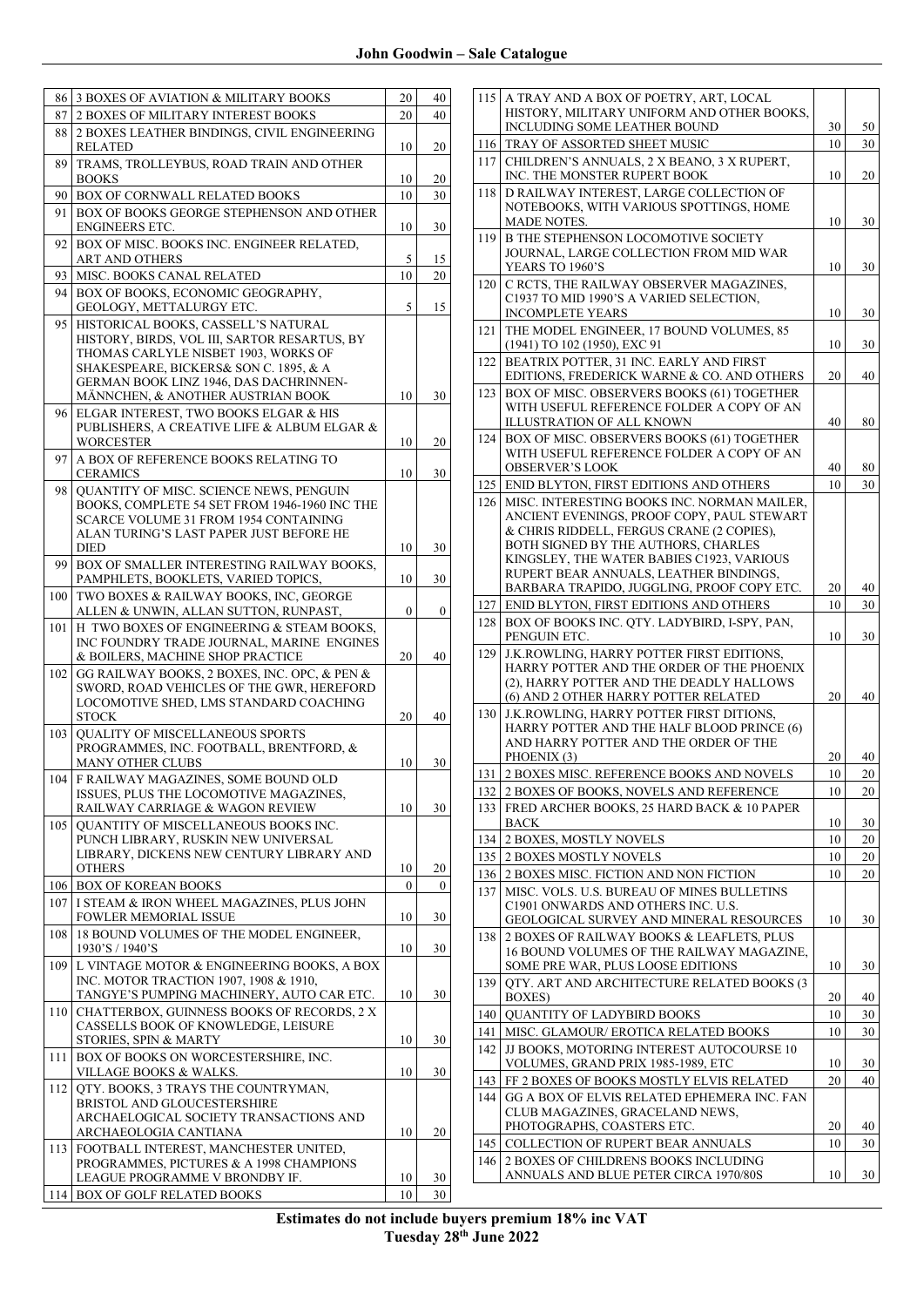| 147        | CHILDRENS ANNUALS, LARGE COLLECTION OF<br>ASSORTED CHILDRENS ANNUALS, 1970'S & 1980'S             | 20               | 40               |
|------------|---------------------------------------------------------------------------------------------------|------------------|------------------|
| 148        | COMMEMORATIVE EPHEMERA, ROYALTY, PAPERS                                                           |                  |                  |
| 149        | & MAGAZINES, AN INTERESTING SELECTION<br>QTY. MISC. BOOKS                                         | 10<br>20         | 30<br>40         |
| 150        | QTY. MISC. MARVEL AND OTHER COMICS, MANY                                                          |                  |                  |
|            | IN PROTECTIVE COVERS                                                                              | 20               | 40               |
| 151        | OTY. MISC. MARVEL AND OTHER COMICS, MANY<br>IN PROTECTIVE COVERS                                  | 20               | 40               |
| 152        | BOX OF MARVEL OMNIBUS ETC.                                                                        | 10               | 30               |
| 153        | MISC. HARD COVER BOOKS INC. ROLE PLAYING,<br>DUNGEONS AND DRAGONS, DC COMICS ETC.                 | 20               | 40               |
| 154        | LARGE OTY. DC, MARVEL AND OTHER COMICS,                                                           |                  |                  |
|            | MOST IN PROTECTIVE COVERS AND MANY FIRST                                                          |                  |                  |
| 155        | AND EARLY NUMBERS<br>MISC. HARD COVER BOOKS, MANY BATMAN                                          | 30               | 50               |
|            | <b>RELATED</b>                                                                                    | 20               | 40               |
| 156        | QTY. MISC. COMICS, VARIOUS FRANCHISES INC.<br>IMAGE, DARK HORSE, ECLIPSE, DC AND MANY             |                  |                  |
|            | <b>OTHERS</b>                                                                                     | 20               | 40               |
| 157        | LARGE QTY. DC FRANCHISE COMICS                                                                    | 30               | 50               |
| 158        | MISC. FANTASY AND OTHER GAMES AND ACTION<br>FIGURES INC. WARHAMMER, DUNGEONS AND                  |                  |                  |
|            | <b>DRAGONS</b>                                                                                    | 20               | 40               |
| 159        | WARHAMMER AND OTHER FIGURES, MANY IN                                                              |                  |                  |
|            | <b>BOXES</b><br>QTY. MARVEL FRANCHISE COMICS                                                      | 20<br>30         | 40<br>50         |
| 160<br>161 | QTY. MARVEL FRANCHISE COMICS                                                                      | 20               | 40               |
| 162        | QTY. DC COMICS AND OTHERS                                                                         | 20               | 40               |
| 163        | LARGE QTY. DC FRANCHISE COMICS                                                                    | 30               | 50               |
| 164        | FANTASY AND OTHER RELATED CARD GAMES,<br>ACTION FIGURES, SWORD AND SORCERY PLAYERS                |                  |                  |
|            | GUIDE, LEGEND OF THE FIVE RINGS,                                                                  |                  |                  |
|            | WARHAMMER, NEVERWINTER NIGHTS ATARI                                                               |                  |                  |
| 165        | DISC, WEREWOLF POKER DICE ETC.<br>QTY. SPIDER-MAN COMICS WEEKLY                                   | 20<br>10         | 40<br>30         |
| 166        | QTY. COLLECTABLE 'FANTASY' CARDS                                                                  | 5                | 15               |
| 167        | COMICS, TRAY CONTAINING LARGE OTY. COMICS                                                         |                  |                  |
|            | INC. DC, NOW COMICS, EPIC COMICS, ECLIPSE<br>COMICS ETC.                                          | 30               | 50               |
| 168        | COMICS, TRAY CONTAINING LARGE QTY. MOSTLY                                                         |                  |                  |
|            | MARVEL COMICS, MOSTLY 70s and 80s                                                                 | 30               | 50               |
| 169        | COMICS, A TRAY OF MOSTLY MARVEL COMICS, C<br>1980s, LARGE QTY.                                    | 30               | 50               |
| 170        | MARVEL FRANCHISE HARDBACK AND OTHER                                                               |                  |                  |
|            | BOOKS, MOST IN GOOD CONDITION                                                                     | 20               | 40               |
| 171        | DC COMICS FRANCHISE HARD COVER AND OTHER<br>BOOKS, GOOD CONDITION                                 | 20               | 40               |
| 172        | BOX OF MISC. HARD COVER AND OTHER BOOKS                                                           |                  |                  |
|            | INC. WARCRAFT, IMAGE, THE SIXTH GUN, ROLE<br>PLAYING AND FANTASY                                  | 20               | 40               |
| 173        | MISC. HARD COVER AND OTHER BOOKS INC.                                                             |                  |                  |
|            | DUNGEONS AND DRAGONS, OTHER FANTASY AND                                                           |                  |                  |
| 174        | ROLE PLAYING ETC.<br>BOX OF HARD COVER AND OTHER COMIC AND                                        | 20               | 40               |
|            | FANTASY BOOKS INC. WITCHFINDER, VALIANT,                                                          |                  |                  |
|            | PROVIDENCE, NEONOMICON, THE OCTOBER<br>FACTION ETC.                                               | $\boldsymbol{0}$ | $\boldsymbol{0}$ |
| 175        | ROLE PLAYING AND OTHER BOOKS AND                                                                  |                  |                  |
|            | MAGAZINES TOGETHER WITH A FEW COMICS, INC.                                                        |                  |                  |
|            | ADVANCED DUNGEONS AND DRAGONS AND<br>OTHERS, HERO GAMES, BONE ADVENTURES,                         |                  |                  |
|            | SECRET SIX, WHITE DWARF ETC. ETC.                                                                 | 20               | 40               |
| 176        | 14 CHILDREN'S ANNUALS, DANDY, WHOOPEE,<br>BEEZER, BEANO, PLUS ASSORTED COMICS, BEANO              |                  |                  |
|            | & DANDY                                                                                           | 10               | 30               |
| 177        | VINTAGE COMICS, THE EAGLE 1957 8-52/3, 1958                                                       |                  |                  |
|            | COMPLETE EXCEPT FOR 48, 1959 1-45 (MISSING 46-<br>52/3, 1960 COMPLETE RUN, 1961 1&2 ONLY, EXPRESS |                  |                  |
|            | SUPPLEMENT C.1960, 8PP                                                                            | 20               | 40               |

| COPIES OF THE WONDER BOOK.<br>10<br>30<br>20<br>179<br>QTY. MARVEL AND OTHER HARD COVER BOOKS<br>40<br>OTY. MOSTLY MARVEL COMICS HARD COVER<br>180<br><b>BOOKS</b><br>20<br>40<br>MISC. DC COMICS AND OTHER HARD COVER<br>181<br><b>BOOKS</b><br>20<br>40<br>QTY. MISC. FANTASY AND OTHER HARD COVER<br>182<br>20<br>40<br><b>BOOKS</b><br>OTY. MISC. HARD COVER FANTASY AND OTHER<br>183<br>BOOKS INC. DUNGEONS AND DRAGONS ETC.<br>20<br>40<br>184<br>OTY. FANTASY AND OTHER HARDCOVER BOOKS<br>20<br>40<br>185<br><b>IMAGE AND OTHER HARDCOVER FANTASY TYPE</b><br><b>BOOKS</b><br>20<br>40<br>QTY. MISC. HARDCOVER FANTASY TYPE BOOKS<br>186<br>10<br>30<br>187<br>2 BOXES MISC. BOOKS AND COMICS<br>20<br>40<br>QTY. MISC. FANTASY, DRAGONS AND OTHER<br>188<br><b>BOOKS AND MAGAZINES</b><br>30<br>10<br>MISC. BATMAN AND OTHER HARD COVER BOOKS<br>189<br>10<br>30<br>200<br><b>2 BOXES OF OS MAPS</b><br>10<br>20<br>201<br><b>QUANTITY OF ORDNANCE SURVEY MAPS</b><br>10<br>30<br>202<br>SILK AND OTHER OLD MAPS<br>20<br>40<br>203<br><b>OUANTITY OF O/S MAPS</b><br>$\theta$<br>$\theta$<br>OTY OF OS MAPS IN A FORTUNE & MASONS<br>204<br><b>HAMPER</b><br>30<br>10<br>205<br><b>COLLECTION OF MAPS, TRAVEL &amp; GUIDE BOOKS</b><br>10<br>30<br>30<br>206<br>MISC ORDNANCE SURVEY MAPS<br>10<br>207<br>INDENTURE ' IRONMASTER CRAWSHAY DEED OF<br>SETTLEMENT ON MARRIAGE. AN 1846<br>SETTLEMENT PRIOR TO THE MARRIAGE OF<br>ROBERT THOMPSON CRAWSHAY OF CYFARTHA<br>CASTLE (GLAMORGAN) AND OF CAVERSHAM<br>PARK (THEN IN OXFORDSHIRE), THE LAST OF THE<br>GREAT WELSH IRONMASTERS AND ONE OF<br>BRITAIN'S MOST POWERFUL 19TH CENTURY<br>INDUSTRIALISTS. A VERY LENGTHY DOCUMENT<br>IN MANUSCRIPT ON 11 LARGE PARCHMENT<br>SHEETS. AN IMPORTANT CRAWSHAY FAMILY<br>ITEM SIGNED BY ALL 6 PARTIES. CLEAN, AND<br>WITH NO HOLES OR TEARS.<br>30<br>50<br>208<br>HEREFORDSHIRE/MONMOUTHSHIRE MAPS. A<br>USEFUL COLLECTION OF 20 PRINTED MAPS FROM<br>OLD ATLASES AND ESTATE SALE PARTICULARS,<br>WIDE RANGE OF DATE, THE EARLIEST 1805<br>20<br>40<br>209<br>CANAL ARCHIVE 'LOWER AVON NAVIGATION. A<br>SMALL BUT SIGNIFICANT ARCHIVE OF<br>DOCUMENTS, PHOTOGRAPHS AND NEGATIVES<br>CHRONICLING RESTORATION OF LOCKS, GATES,<br>SLUICES, BANKS ETC ON THE LOWER AVON<br>(EVESHAM TO TEWKESBURY). INCLUDES WELL<br>OVER 70 PHOTOS AND APPROX 60 NEGATIVES.<br>ALSO THE LOG BOOK OF THE MV PATIENCE<br>DETAILING MANY TRIPS ON THE AVON 1966-1983<br>INC THE VARIOUS DIGNITARIES ENTERTAINED ON<br>BOARD.<br>30<br>50<br>A TOPOGRAPHICAL MAP OF THE COUNTY OF KENT<br>210<br>BY JOHN ANDREWS AND DURY & WM. HERBERT,<br>PUBL. 1769, REPRODUCED BY HARRY MARGARY<br>1968<br>10<br>20<br>THE TOWN MAPS OF WARWICK 1610-1851, RING<br>211<br>BOUND FOLIO OF REPRO. MAPS<br>10<br>20<br>ROCQUES MAP OF SURREY (1762) PUBLISHED IN<br>212<br>FACSIMILE BY THE SURREY ARCHAEOLOGICAL<br>SOCIETY 1931, FOLIO OF MAPS<br>20<br>10<br>QUANTITY OF MISC. OS MAPS, GUIDE BOOKS ETC.<br>213<br>10<br>20<br>214<br>ROLLED MAP ON FIXING OF WHALTON &<br>LONGHORSLEY APPROX 275cm LONG<br>10<br>30<br>ORDNANCE SURVEY MAPS, LANDRANGER SERIES,<br>215<br>PLUS MICHELIN MAPS.<br>30<br>10 | 178 | 2 EDITIONS OF ILLUSTRATED CHIPS COMIC 1896, |  |
|----------------------------------------------------------------------------------------------------------------------------------------------------------------------------------------------------------------------------------------------------------------------------------------------------------------------------------------------------------------------------------------------------------------------------------------------------------------------------------------------------------------------------------------------------------------------------------------------------------------------------------------------------------------------------------------------------------------------------------------------------------------------------------------------------------------------------------------------------------------------------------------------------------------------------------------------------------------------------------------------------------------------------------------------------------------------------------------------------------------------------------------------------------------------------------------------------------------------------------------------------------------------------------------------------------------------------------------------------------------------------------------------------------------------------------------------------------------------------------------------------------------------------------------------------------------------------------------------------------------------------------------------------------------------------------------------------------------------------------------------------------------------------------------------------------------------------------------------------------------------------------------------------------------------------------------------------------------------------------------------------------------------------------------------------------------------------------------------------------------------------------------------------------------------------------------------------------------------------------------------------------------------------------------------------------------------------------------------------------------------------------------------------------------------------------------------------------------------------------------------------------------------------------------------------------------------------------------------------------------------------------------------------------------------------------------------------------------------------------------------------------------------------------------------------------------------------------------------------------------------------------------------------------------------------------------------------------------------------------------------------------------------------------------------------------------------------------------------------------------------------------------------------------------------------------|-----|---------------------------------------------|--|
|                                                                                                                                                                                                                                                                                                                                                                                                                                                                                                                                                                                                                                                                                                                                                                                                                                                                                                                                                                                                                                                                                                                                                                                                                                                                                                                                                                                                                                                                                                                                                                                                                                                                                                                                                                                                                                                                                                                                                                                                                                                                                                                                                                                                                                                                                                                                                                                                                                                                                                                                                                                                                                                                                                                                                                                                                                                                                                                                                                                                                                                                                                                                                                                  |     | PLUS LARGE BOX OF CHILDRENS BOOKS, MANY     |  |
|                                                                                                                                                                                                                                                                                                                                                                                                                                                                                                                                                                                                                                                                                                                                                                                                                                                                                                                                                                                                                                                                                                                                                                                                                                                                                                                                                                                                                                                                                                                                                                                                                                                                                                                                                                                                                                                                                                                                                                                                                                                                                                                                                                                                                                                                                                                                                                                                                                                                                                                                                                                                                                                                                                                                                                                                                                                                                                                                                                                                                                                                                                                                                                                  |     |                                             |  |
|                                                                                                                                                                                                                                                                                                                                                                                                                                                                                                                                                                                                                                                                                                                                                                                                                                                                                                                                                                                                                                                                                                                                                                                                                                                                                                                                                                                                                                                                                                                                                                                                                                                                                                                                                                                                                                                                                                                                                                                                                                                                                                                                                                                                                                                                                                                                                                                                                                                                                                                                                                                                                                                                                                                                                                                                                                                                                                                                                                                                                                                                                                                                                                                  |     |                                             |  |
|                                                                                                                                                                                                                                                                                                                                                                                                                                                                                                                                                                                                                                                                                                                                                                                                                                                                                                                                                                                                                                                                                                                                                                                                                                                                                                                                                                                                                                                                                                                                                                                                                                                                                                                                                                                                                                                                                                                                                                                                                                                                                                                                                                                                                                                                                                                                                                                                                                                                                                                                                                                                                                                                                                                                                                                                                                                                                                                                                                                                                                                                                                                                                                                  |     |                                             |  |
|                                                                                                                                                                                                                                                                                                                                                                                                                                                                                                                                                                                                                                                                                                                                                                                                                                                                                                                                                                                                                                                                                                                                                                                                                                                                                                                                                                                                                                                                                                                                                                                                                                                                                                                                                                                                                                                                                                                                                                                                                                                                                                                                                                                                                                                                                                                                                                                                                                                                                                                                                                                                                                                                                                                                                                                                                                                                                                                                                                                                                                                                                                                                                                                  |     |                                             |  |
|                                                                                                                                                                                                                                                                                                                                                                                                                                                                                                                                                                                                                                                                                                                                                                                                                                                                                                                                                                                                                                                                                                                                                                                                                                                                                                                                                                                                                                                                                                                                                                                                                                                                                                                                                                                                                                                                                                                                                                                                                                                                                                                                                                                                                                                                                                                                                                                                                                                                                                                                                                                                                                                                                                                                                                                                                                                                                                                                                                                                                                                                                                                                                                                  |     |                                             |  |
|                                                                                                                                                                                                                                                                                                                                                                                                                                                                                                                                                                                                                                                                                                                                                                                                                                                                                                                                                                                                                                                                                                                                                                                                                                                                                                                                                                                                                                                                                                                                                                                                                                                                                                                                                                                                                                                                                                                                                                                                                                                                                                                                                                                                                                                                                                                                                                                                                                                                                                                                                                                                                                                                                                                                                                                                                                                                                                                                                                                                                                                                                                                                                                                  |     |                                             |  |
|                                                                                                                                                                                                                                                                                                                                                                                                                                                                                                                                                                                                                                                                                                                                                                                                                                                                                                                                                                                                                                                                                                                                                                                                                                                                                                                                                                                                                                                                                                                                                                                                                                                                                                                                                                                                                                                                                                                                                                                                                                                                                                                                                                                                                                                                                                                                                                                                                                                                                                                                                                                                                                                                                                                                                                                                                                                                                                                                                                                                                                                                                                                                                                                  |     |                                             |  |
|                                                                                                                                                                                                                                                                                                                                                                                                                                                                                                                                                                                                                                                                                                                                                                                                                                                                                                                                                                                                                                                                                                                                                                                                                                                                                                                                                                                                                                                                                                                                                                                                                                                                                                                                                                                                                                                                                                                                                                                                                                                                                                                                                                                                                                                                                                                                                                                                                                                                                                                                                                                                                                                                                                                                                                                                                                                                                                                                                                                                                                                                                                                                                                                  |     |                                             |  |
|                                                                                                                                                                                                                                                                                                                                                                                                                                                                                                                                                                                                                                                                                                                                                                                                                                                                                                                                                                                                                                                                                                                                                                                                                                                                                                                                                                                                                                                                                                                                                                                                                                                                                                                                                                                                                                                                                                                                                                                                                                                                                                                                                                                                                                                                                                                                                                                                                                                                                                                                                                                                                                                                                                                                                                                                                                                                                                                                                                                                                                                                                                                                                                                  |     |                                             |  |
|                                                                                                                                                                                                                                                                                                                                                                                                                                                                                                                                                                                                                                                                                                                                                                                                                                                                                                                                                                                                                                                                                                                                                                                                                                                                                                                                                                                                                                                                                                                                                                                                                                                                                                                                                                                                                                                                                                                                                                                                                                                                                                                                                                                                                                                                                                                                                                                                                                                                                                                                                                                                                                                                                                                                                                                                                                                                                                                                                                                                                                                                                                                                                                                  |     |                                             |  |
|                                                                                                                                                                                                                                                                                                                                                                                                                                                                                                                                                                                                                                                                                                                                                                                                                                                                                                                                                                                                                                                                                                                                                                                                                                                                                                                                                                                                                                                                                                                                                                                                                                                                                                                                                                                                                                                                                                                                                                                                                                                                                                                                                                                                                                                                                                                                                                                                                                                                                                                                                                                                                                                                                                                                                                                                                                                                                                                                                                                                                                                                                                                                                                                  |     |                                             |  |
|                                                                                                                                                                                                                                                                                                                                                                                                                                                                                                                                                                                                                                                                                                                                                                                                                                                                                                                                                                                                                                                                                                                                                                                                                                                                                                                                                                                                                                                                                                                                                                                                                                                                                                                                                                                                                                                                                                                                                                                                                                                                                                                                                                                                                                                                                                                                                                                                                                                                                                                                                                                                                                                                                                                                                                                                                                                                                                                                                                                                                                                                                                                                                                                  |     |                                             |  |
|                                                                                                                                                                                                                                                                                                                                                                                                                                                                                                                                                                                                                                                                                                                                                                                                                                                                                                                                                                                                                                                                                                                                                                                                                                                                                                                                                                                                                                                                                                                                                                                                                                                                                                                                                                                                                                                                                                                                                                                                                                                                                                                                                                                                                                                                                                                                                                                                                                                                                                                                                                                                                                                                                                                                                                                                                                                                                                                                                                                                                                                                                                                                                                                  |     |                                             |  |
|                                                                                                                                                                                                                                                                                                                                                                                                                                                                                                                                                                                                                                                                                                                                                                                                                                                                                                                                                                                                                                                                                                                                                                                                                                                                                                                                                                                                                                                                                                                                                                                                                                                                                                                                                                                                                                                                                                                                                                                                                                                                                                                                                                                                                                                                                                                                                                                                                                                                                                                                                                                                                                                                                                                                                                                                                                                                                                                                                                                                                                                                                                                                                                                  |     |                                             |  |
|                                                                                                                                                                                                                                                                                                                                                                                                                                                                                                                                                                                                                                                                                                                                                                                                                                                                                                                                                                                                                                                                                                                                                                                                                                                                                                                                                                                                                                                                                                                                                                                                                                                                                                                                                                                                                                                                                                                                                                                                                                                                                                                                                                                                                                                                                                                                                                                                                                                                                                                                                                                                                                                                                                                                                                                                                                                                                                                                                                                                                                                                                                                                                                                  |     |                                             |  |
|                                                                                                                                                                                                                                                                                                                                                                                                                                                                                                                                                                                                                                                                                                                                                                                                                                                                                                                                                                                                                                                                                                                                                                                                                                                                                                                                                                                                                                                                                                                                                                                                                                                                                                                                                                                                                                                                                                                                                                                                                                                                                                                                                                                                                                                                                                                                                                                                                                                                                                                                                                                                                                                                                                                                                                                                                                                                                                                                                                                                                                                                                                                                                                                  |     |                                             |  |
|                                                                                                                                                                                                                                                                                                                                                                                                                                                                                                                                                                                                                                                                                                                                                                                                                                                                                                                                                                                                                                                                                                                                                                                                                                                                                                                                                                                                                                                                                                                                                                                                                                                                                                                                                                                                                                                                                                                                                                                                                                                                                                                                                                                                                                                                                                                                                                                                                                                                                                                                                                                                                                                                                                                                                                                                                                                                                                                                                                                                                                                                                                                                                                                  |     |                                             |  |
|                                                                                                                                                                                                                                                                                                                                                                                                                                                                                                                                                                                                                                                                                                                                                                                                                                                                                                                                                                                                                                                                                                                                                                                                                                                                                                                                                                                                                                                                                                                                                                                                                                                                                                                                                                                                                                                                                                                                                                                                                                                                                                                                                                                                                                                                                                                                                                                                                                                                                                                                                                                                                                                                                                                                                                                                                                                                                                                                                                                                                                                                                                                                                                                  |     |                                             |  |
|                                                                                                                                                                                                                                                                                                                                                                                                                                                                                                                                                                                                                                                                                                                                                                                                                                                                                                                                                                                                                                                                                                                                                                                                                                                                                                                                                                                                                                                                                                                                                                                                                                                                                                                                                                                                                                                                                                                                                                                                                                                                                                                                                                                                                                                                                                                                                                                                                                                                                                                                                                                                                                                                                                                                                                                                                                                                                                                                                                                                                                                                                                                                                                                  |     |                                             |  |
|                                                                                                                                                                                                                                                                                                                                                                                                                                                                                                                                                                                                                                                                                                                                                                                                                                                                                                                                                                                                                                                                                                                                                                                                                                                                                                                                                                                                                                                                                                                                                                                                                                                                                                                                                                                                                                                                                                                                                                                                                                                                                                                                                                                                                                                                                                                                                                                                                                                                                                                                                                                                                                                                                                                                                                                                                                                                                                                                                                                                                                                                                                                                                                                  |     |                                             |  |
|                                                                                                                                                                                                                                                                                                                                                                                                                                                                                                                                                                                                                                                                                                                                                                                                                                                                                                                                                                                                                                                                                                                                                                                                                                                                                                                                                                                                                                                                                                                                                                                                                                                                                                                                                                                                                                                                                                                                                                                                                                                                                                                                                                                                                                                                                                                                                                                                                                                                                                                                                                                                                                                                                                                                                                                                                                                                                                                                                                                                                                                                                                                                                                                  |     |                                             |  |
|                                                                                                                                                                                                                                                                                                                                                                                                                                                                                                                                                                                                                                                                                                                                                                                                                                                                                                                                                                                                                                                                                                                                                                                                                                                                                                                                                                                                                                                                                                                                                                                                                                                                                                                                                                                                                                                                                                                                                                                                                                                                                                                                                                                                                                                                                                                                                                                                                                                                                                                                                                                                                                                                                                                                                                                                                                                                                                                                                                                                                                                                                                                                                                                  |     |                                             |  |
|                                                                                                                                                                                                                                                                                                                                                                                                                                                                                                                                                                                                                                                                                                                                                                                                                                                                                                                                                                                                                                                                                                                                                                                                                                                                                                                                                                                                                                                                                                                                                                                                                                                                                                                                                                                                                                                                                                                                                                                                                                                                                                                                                                                                                                                                                                                                                                                                                                                                                                                                                                                                                                                                                                                                                                                                                                                                                                                                                                                                                                                                                                                                                                                  |     |                                             |  |
|                                                                                                                                                                                                                                                                                                                                                                                                                                                                                                                                                                                                                                                                                                                                                                                                                                                                                                                                                                                                                                                                                                                                                                                                                                                                                                                                                                                                                                                                                                                                                                                                                                                                                                                                                                                                                                                                                                                                                                                                                                                                                                                                                                                                                                                                                                                                                                                                                                                                                                                                                                                                                                                                                                                                                                                                                                                                                                                                                                                                                                                                                                                                                                                  |     |                                             |  |
|                                                                                                                                                                                                                                                                                                                                                                                                                                                                                                                                                                                                                                                                                                                                                                                                                                                                                                                                                                                                                                                                                                                                                                                                                                                                                                                                                                                                                                                                                                                                                                                                                                                                                                                                                                                                                                                                                                                                                                                                                                                                                                                                                                                                                                                                                                                                                                                                                                                                                                                                                                                                                                                                                                                                                                                                                                                                                                                                                                                                                                                                                                                                                                                  |     |                                             |  |
|                                                                                                                                                                                                                                                                                                                                                                                                                                                                                                                                                                                                                                                                                                                                                                                                                                                                                                                                                                                                                                                                                                                                                                                                                                                                                                                                                                                                                                                                                                                                                                                                                                                                                                                                                                                                                                                                                                                                                                                                                                                                                                                                                                                                                                                                                                                                                                                                                                                                                                                                                                                                                                                                                                                                                                                                                                                                                                                                                                                                                                                                                                                                                                                  |     |                                             |  |
|                                                                                                                                                                                                                                                                                                                                                                                                                                                                                                                                                                                                                                                                                                                                                                                                                                                                                                                                                                                                                                                                                                                                                                                                                                                                                                                                                                                                                                                                                                                                                                                                                                                                                                                                                                                                                                                                                                                                                                                                                                                                                                                                                                                                                                                                                                                                                                                                                                                                                                                                                                                                                                                                                                                                                                                                                                                                                                                                                                                                                                                                                                                                                                                  |     |                                             |  |
|                                                                                                                                                                                                                                                                                                                                                                                                                                                                                                                                                                                                                                                                                                                                                                                                                                                                                                                                                                                                                                                                                                                                                                                                                                                                                                                                                                                                                                                                                                                                                                                                                                                                                                                                                                                                                                                                                                                                                                                                                                                                                                                                                                                                                                                                                                                                                                                                                                                                                                                                                                                                                                                                                                                                                                                                                                                                                                                                                                                                                                                                                                                                                                                  |     |                                             |  |
|                                                                                                                                                                                                                                                                                                                                                                                                                                                                                                                                                                                                                                                                                                                                                                                                                                                                                                                                                                                                                                                                                                                                                                                                                                                                                                                                                                                                                                                                                                                                                                                                                                                                                                                                                                                                                                                                                                                                                                                                                                                                                                                                                                                                                                                                                                                                                                                                                                                                                                                                                                                                                                                                                                                                                                                                                                                                                                                                                                                                                                                                                                                                                                                  |     |                                             |  |
|                                                                                                                                                                                                                                                                                                                                                                                                                                                                                                                                                                                                                                                                                                                                                                                                                                                                                                                                                                                                                                                                                                                                                                                                                                                                                                                                                                                                                                                                                                                                                                                                                                                                                                                                                                                                                                                                                                                                                                                                                                                                                                                                                                                                                                                                                                                                                                                                                                                                                                                                                                                                                                                                                                                                                                                                                                                                                                                                                                                                                                                                                                                                                                                  |     |                                             |  |
|                                                                                                                                                                                                                                                                                                                                                                                                                                                                                                                                                                                                                                                                                                                                                                                                                                                                                                                                                                                                                                                                                                                                                                                                                                                                                                                                                                                                                                                                                                                                                                                                                                                                                                                                                                                                                                                                                                                                                                                                                                                                                                                                                                                                                                                                                                                                                                                                                                                                                                                                                                                                                                                                                                                                                                                                                                                                                                                                                                                                                                                                                                                                                                                  |     |                                             |  |
|                                                                                                                                                                                                                                                                                                                                                                                                                                                                                                                                                                                                                                                                                                                                                                                                                                                                                                                                                                                                                                                                                                                                                                                                                                                                                                                                                                                                                                                                                                                                                                                                                                                                                                                                                                                                                                                                                                                                                                                                                                                                                                                                                                                                                                                                                                                                                                                                                                                                                                                                                                                                                                                                                                                                                                                                                                                                                                                                                                                                                                                                                                                                                                                  |     |                                             |  |
|                                                                                                                                                                                                                                                                                                                                                                                                                                                                                                                                                                                                                                                                                                                                                                                                                                                                                                                                                                                                                                                                                                                                                                                                                                                                                                                                                                                                                                                                                                                                                                                                                                                                                                                                                                                                                                                                                                                                                                                                                                                                                                                                                                                                                                                                                                                                                                                                                                                                                                                                                                                                                                                                                                                                                                                                                                                                                                                                                                                                                                                                                                                                                                                  |     |                                             |  |
|                                                                                                                                                                                                                                                                                                                                                                                                                                                                                                                                                                                                                                                                                                                                                                                                                                                                                                                                                                                                                                                                                                                                                                                                                                                                                                                                                                                                                                                                                                                                                                                                                                                                                                                                                                                                                                                                                                                                                                                                                                                                                                                                                                                                                                                                                                                                                                                                                                                                                                                                                                                                                                                                                                                                                                                                                                                                                                                                                                                                                                                                                                                                                                                  |     |                                             |  |
|                                                                                                                                                                                                                                                                                                                                                                                                                                                                                                                                                                                                                                                                                                                                                                                                                                                                                                                                                                                                                                                                                                                                                                                                                                                                                                                                                                                                                                                                                                                                                                                                                                                                                                                                                                                                                                                                                                                                                                                                                                                                                                                                                                                                                                                                                                                                                                                                                                                                                                                                                                                                                                                                                                                                                                                                                                                                                                                                                                                                                                                                                                                                                                                  |     |                                             |  |
|                                                                                                                                                                                                                                                                                                                                                                                                                                                                                                                                                                                                                                                                                                                                                                                                                                                                                                                                                                                                                                                                                                                                                                                                                                                                                                                                                                                                                                                                                                                                                                                                                                                                                                                                                                                                                                                                                                                                                                                                                                                                                                                                                                                                                                                                                                                                                                                                                                                                                                                                                                                                                                                                                                                                                                                                                                                                                                                                                                                                                                                                                                                                                                                  |     |                                             |  |
|                                                                                                                                                                                                                                                                                                                                                                                                                                                                                                                                                                                                                                                                                                                                                                                                                                                                                                                                                                                                                                                                                                                                                                                                                                                                                                                                                                                                                                                                                                                                                                                                                                                                                                                                                                                                                                                                                                                                                                                                                                                                                                                                                                                                                                                                                                                                                                                                                                                                                                                                                                                                                                                                                                                                                                                                                                                                                                                                                                                                                                                                                                                                                                                  |     |                                             |  |
|                                                                                                                                                                                                                                                                                                                                                                                                                                                                                                                                                                                                                                                                                                                                                                                                                                                                                                                                                                                                                                                                                                                                                                                                                                                                                                                                                                                                                                                                                                                                                                                                                                                                                                                                                                                                                                                                                                                                                                                                                                                                                                                                                                                                                                                                                                                                                                                                                                                                                                                                                                                                                                                                                                                                                                                                                                                                                                                                                                                                                                                                                                                                                                                  |     |                                             |  |
|                                                                                                                                                                                                                                                                                                                                                                                                                                                                                                                                                                                                                                                                                                                                                                                                                                                                                                                                                                                                                                                                                                                                                                                                                                                                                                                                                                                                                                                                                                                                                                                                                                                                                                                                                                                                                                                                                                                                                                                                                                                                                                                                                                                                                                                                                                                                                                                                                                                                                                                                                                                                                                                                                                                                                                                                                                                                                                                                                                                                                                                                                                                                                                                  |     |                                             |  |
|                                                                                                                                                                                                                                                                                                                                                                                                                                                                                                                                                                                                                                                                                                                                                                                                                                                                                                                                                                                                                                                                                                                                                                                                                                                                                                                                                                                                                                                                                                                                                                                                                                                                                                                                                                                                                                                                                                                                                                                                                                                                                                                                                                                                                                                                                                                                                                                                                                                                                                                                                                                                                                                                                                                                                                                                                                                                                                                                                                                                                                                                                                                                                                                  |     |                                             |  |
|                                                                                                                                                                                                                                                                                                                                                                                                                                                                                                                                                                                                                                                                                                                                                                                                                                                                                                                                                                                                                                                                                                                                                                                                                                                                                                                                                                                                                                                                                                                                                                                                                                                                                                                                                                                                                                                                                                                                                                                                                                                                                                                                                                                                                                                                                                                                                                                                                                                                                                                                                                                                                                                                                                                                                                                                                                                                                                                                                                                                                                                                                                                                                                                  |     |                                             |  |
|                                                                                                                                                                                                                                                                                                                                                                                                                                                                                                                                                                                                                                                                                                                                                                                                                                                                                                                                                                                                                                                                                                                                                                                                                                                                                                                                                                                                                                                                                                                                                                                                                                                                                                                                                                                                                                                                                                                                                                                                                                                                                                                                                                                                                                                                                                                                                                                                                                                                                                                                                                                                                                                                                                                                                                                                                                                                                                                                                                                                                                                                                                                                                                                  |     |                                             |  |
|                                                                                                                                                                                                                                                                                                                                                                                                                                                                                                                                                                                                                                                                                                                                                                                                                                                                                                                                                                                                                                                                                                                                                                                                                                                                                                                                                                                                                                                                                                                                                                                                                                                                                                                                                                                                                                                                                                                                                                                                                                                                                                                                                                                                                                                                                                                                                                                                                                                                                                                                                                                                                                                                                                                                                                                                                                                                                                                                                                                                                                                                                                                                                                                  |     |                                             |  |
|                                                                                                                                                                                                                                                                                                                                                                                                                                                                                                                                                                                                                                                                                                                                                                                                                                                                                                                                                                                                                                                                                                                                                                                                                                                                                                                                                                                                                                                                                                                                                                                                                                                                                                                                                                                                                                                                                                                                                                                                                                                                                                                                                                                                                                                                                                                                                                                                                                                                                                                                                                                                                                                                                                                                                                                                                                                                                                                                                                                                                                                                                                                                                                                  |     |                                             |  |
|                                                                                                                                                                                                                                                                                                                                                                                                                                                                                                                                                                                                                                                                                                                                                                                                                                                                                                                                                                                                                                                                                                                                                                                                                                                                                                                                                                                                                                                                                                                                                                                                                                                                                                                                                                                                                                                                                                                                                                                                                                                                                                                                                                                                                                                                                                                                                                                                                                                                                                                                                                                                                                                                                                                                                                                                                                                                                                                                                                                                                                                                                                                                                                                  |     |                                             |  |
|                                                                                                                                                                                                                                                                                                                                                                                                                                                                                                                                                                                                                                                                                                                                                                                                                                                                                                                                                                                                                                                                                                                                                                                                                                                                                                                                                                                                                                                                                                                                                                                                                                                                                                                                                                                                                                                                                                                                                                                                                                                                                                                                                                                                                                                                                                                                                                                                                                                                                                                                                                                                                                                                                                                                                                                                                                                                                                                                                                                                                                                                                                                                                                                  |     |                                             |  |
|                                                                                                                                                                                                                                                                                                                                                                                                                                                                                                                                                                                                                                                                                                                                                                                                                                                                                                                                                                                                                                                                                                                                                                                                                                                                                                                                                                                                                                                                                                                                                                                                                                                                                                                                                                                                                                                                                                                                                                                                                                                                                                                                                                                                                                                                                                                                                                                                                                                                                                                                                                                                                                                                                                                                                                                                                                                                                                                                                                                                                                                                                                                                                                                  |     |                                             |  |
|                                                                                                                                                                                                                                                                                                                                                                                                                                                                                                                                                                                                                                                                                                                                                                                                                                                                                                                                                                                                                                                                                                                                                                                                                                                                                                                                                                                                                                                                                                                                                                                                                                                                                                                                                                                                                                                                                                                                                                                                                                                                                                                                                                                                                                                                                                                                                                                                                                                                                                                                                                                                                                                                                                                                                                                                                                                                                                                                                                                                                                                                                                                                                                                  |     |                                             |  |
|                                                                                                                                                                                                                                                                                                                                                                                                                                                                                                                                                                                                                                                                                                                                                                                                                                                                                                                                                                                                                                                                                                                                                                                                                                                                                                                                                                                                                                                                                                                                                                                                                                                                                                                                                                                                                                                                                                                                                                                                                                                                                                                                                                                                                                                                                                                                                                                                                                                                                                                                                                                                                                                                                                                                                                                                                                                                                                                                                                                                                                                                                                                                                                                  |     |                                             |  |
|                                                                                                                                                                                                                                                                                                                                                                                                                                                                                                                                                                                                                                                                                                                                                                                                                                                                                                                                                                                                                                                                                                                                                                                                                                                                                                                                                                                                                                                                                                                                                                                                                                                                                                                                                                                                                                                                                                                                                                                                                                                                                                                                                                                                                                                                                                                                                                                                                                                                                                                                                                                                                                                                                                                                                                                                                                                                                                                                                                                                                                                                                                                                                                                  |     |                                             |  |
|                                                                                                                                                                                                                                                                                                                                                                                                                                                                                                                                                                                                                                                                                                                                                                                                                                                                                                                                                                                                                                                                                                                                                                                                                                                                                                                                                                                                                                                                                                                                                                                                                                                                                                                                                                                                                                                                                                                                                                                                                                                                                                                                                                                                                                                                                                                                                                                                                                                                                                                                                                                                                                                                                                                                                                                                                                                                                                                                                                                                                                                                                                                                                                                  |     |                                             |  |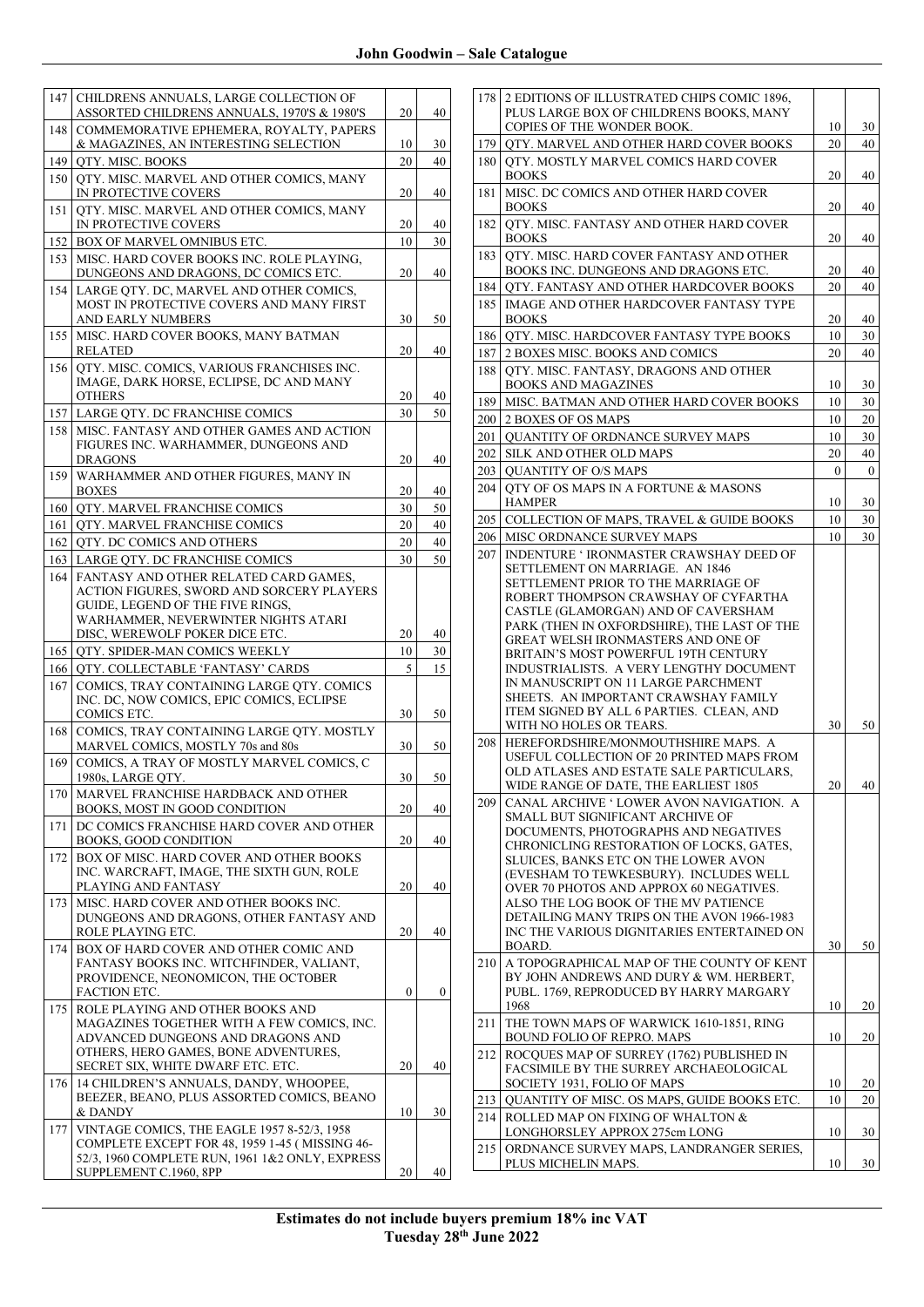| 220 | A 3 FOLDERS OF CIGARETTE CARDS INC. PARK<br>DRIVE CHAMPIONS, WILLS, CAMERA STUDIOS,                                                                                                             |    |    |
|-----|-------------------------------------------------------------------------------------------------------------------------------------------------------------------------------------------------|----|----|
|     | CAVANDERS, OGDENS, GALLAHER, PLAYERS, A<br>GOOD SELECTION OF CARDS                                                                                                                              | 30 | 50 |
| 221 | 3 FOLDERS OF CIGARETTE CARDS, INC, PLAYERS<br>CRICKETTERS, GALLAHER, WILLS, PLAYERS DOGS,                                                                                                       |    |    |
|     | LARGE SIZE, VIMS-PET, & A THEAMATIC<br>COLLECTION OF DOGS INC. SENIOR SERVICE,<br>PLAYER, GALLAHER, WILLS ETC.                                                                                  | 30 | 50 |
| 222 | CIGARETTE CARDS. THEAMATIC FOLDERS OF<br>DOGS, & STAMPS OF DOGS, PLUS FOLDER WITH                                                                                                               |    |    |
|     | SHIPS OF ALL AGES, SPEED, ALPINE FLOWERS,<br>HISTORIC EVENTS, TRAINS OF THE WORLD, &<br><b>VICTORIA CROSS</b>                                                                                   | 20 | 40 |
| 223 | A RING BINDER CONTAINING CIGARETTE CARDS<br>FROM A RANGE OF MANUFACTURERS ALSO SOME<br>BROOK BOND TRADE CARDS, INCLUDING PLAYER<br>LARGE WILD ANIMALS, PLUS A RING BINDEROF                     |    |    |
|     | CIGARETTE & CIGAR CARDS INC CASTELLA,<br>MOTORING, DONCELLA GOLDEN AGE OF STEAM<br>FRAMED CIGARETTE CARDS, WILLS ASSOCIATION                                                                    | 20 | 30 |
| 224 | FOOTBALLERS, HISTORIC EVENTS, STUBBS<br>CHELSEA.                                                                                                                                                | 5  | 15 |
| 225 | 4 ALBUMS MISC. CIGARETTE CARDS                                                                                                                                                                  | 30 | 50 |
| 226 | 4 ALBUMS MISC. CIGARETTE CARDS                                                                                                                                                                  | 30 | 50 |
| 227 | 3 ALBUMS MISC. CIGARETTE CARDS                                                                                                                                                                  | 20 | 40 |
| 228 | 4 ALBUMS MISC. CIGARETTE CARDS                                                                                                                                                                  | 30 | 50 |
| 229 | TRADE CARDS, SOME LOOSE, VARIOUS PENNY<br>ALBUMS, & CARDS STUCK ON CARD                                                                                                                         | 10 | 20 |
| 230 | RUGBY & FOOTBALL TICKETS C. 1970'S PLUS<br>FOOTBALL PHOTO CARDS, 1975 B& H CUP FINAL                                                                                                            |    |    |
|     | LORDS, 1975 DICK SPIERS TESTIMONIAL 1969/70                                                                                                                                                     | 10 | 30 |
| 231 | QUANTITY OF BOOK BOND TEA CARD ALBUMS 14                                                                                                                                                        | 10 | 20 |
| 232 | TRADE CARDS, OTY. OF PENNY ALBUMS, 1995<br>RUGBY WORLD CUP PROFILES                                                                                                                             | 10 | 30 |
| 233 | ALBUM OF TRADE & CIGARETTE CARDS,                                                                                                                                                               | 10 | 30 |
| 234 | 3 WILLS CIGARETTE CARD ALBUMS, TRAY OF<br>LOOSE CARDS, SOME LARGE SENIOR SERVICE<br>CARDS, WOODBINE PACKETS, TOM THUMB ETC. A<br><b>GOOD SORTERS LOT</b>                                        | 10 | 30 |
| 235 | CIGARETTE CARD & TRADE CARD INTEREST, 2<br>FRAMED REPRO SETS GAME BIRDS & WILDFOWL,<br>SEVERAL SETS OF PENNY ALBUMS, LOOSE CARDS,<br>13 MODERN 'GOLLY' BADGES & A FRAMED JOHN<br>PLAYER PICTURE | 10 | 20 |
| 236 | 2 ALBUMS CIGARETTE CARDS 3 LOOSE LEAF FILES<br>WITH CIGARETTE CARDS AND AND QTY. LOOSE<br><b>CARDS</b>                                                                                          | 30 | 50 |
| 237 | MISCELLANEOUS EPHEMERA, INCLUDING FIRST<br>EDITION NEWS OF THE WORLD NEWSPAPER, PAUL<br>MCCARTNEY TOUR SOUVENIRS, GENESIS 20TH<br>ANNIVERSARY SOUVENIRS, MISCELLANEOUS                          |    |    |
|     | <b>STAMPS ETC</b><br>SMALL POSTCARD ALBUM AND OTY. LOOSE                                                                                                                                        | 5  | 15 |
| 239 | <b>CARDS</b>                                                                                                                                                                                    | 20 | 40 |
| 240 | 2 POSTCARD ALBUMS AND CONTENTS                                                                                                                                                                  | 20 | 40 |
| 241 | COLLECTION OF OLD FAMILY PORTRAIT<br>POSTCARDS, TIN OF CIGARETTE CARDS.                                                                                                                         | 10 | 30 |
| 242 | ASSORTED POSTCARDS, SOME COMIC, REAL MINI<br>CARDS, FESTIVAL OF BRITAIN BOOKLET                                                                                                                 | 10 | 30 |
| 243 | POSTCARD ALBUM AND CONTENTS INC. REAL<br>PHOTO, HOLLYWOOD BEAUTIES, LOUIS WAIN,<br>DONALD GILL, COWAN DUNCAN, MANY OTHERS,<br><b>NOT PICKED</b>                                                 | 30 | 50 |
| 244 | POSTCARDS OF VARIED AGE, INC. FILMSTARS,<br>ELIZABETH TAYLOR, MARGARET LOCKWOOD,<br>LESLIE DUNN, WITH 'SIGNATURES', RMS                                                                         |    |    |
|     | LUISITANIA, TRADE CARDS ETC, A GOOD SORTERS<br>LOT                                                                                                                                              | 10 | 30 |
| 245 | 2 EMBOSSED PHOTOGRAPH ALBUMS WITH<br>VICTORIAN ERA PORTRAITS                                                                                                                                    | 20 | 40 |

| 246 | OTY. MISC. LOOSE REAL PHOTO AND OTHER<br>POSTCARDS, YOUTH HOSTELS                               | 10 | 20 |
|-----|-------------------------------------------------------------------------------------------------|----|----|
| 247 | MISC. FRAMED WWI SILK AND LOCAL POSTCARDS                                                       | 10 | 20 |
| 248 | VICTORIAN OR LATER MUSICAL POSTCARD<br>ALBUM WITH HINGED LOCK TO SIDE.                          | 10 | 30 |
| 249 | 2 POSTCARD ALBUMS AND CONTENTS TOGETHER                                                         |    |    |
|     | WITH A SCRAPBOOK WHICH INCLUDES<br>POSTCARDS AND POSTCARD REFERENCE BOOKS                       | 20 | 40 |
| 250 | 2 ALBUMS OF POSTCARDS INC. MABEL LUCIE                                                          |    |    |
|     | ATTWELL, REAL PHOTO ETC.                                                                        | 10 | 30 |
| 251 | 3 GOOD VICTORIAN PHOTOGRAPH ALBUMS WITH<br>PORTRAIT AND OTHER PHOTOGRAPH CONTENTS               | 30 | 50 |
| 252 | OLD POSTCARD ALBUM                                                                              | 10 | 30 |
| 253 | 2 POSTCARD ALBUMS AND CONTENTS, HUMOROUS<br>AND ANIMAL RELATED                                  | 20 | 40 |
| 254 | POSTCARD ALBUM AND CONTENTS TOGETHER                                                            |    |    |
|     | WITH A JOURNAL WITH SKETCHES AND HAND<br>WRITTEN NOTES, LETTER AND AUTOGRAPHS                   | 10 | 30 |
| 255 | ALBUM OF MOSTLY REAL PHOTO POSTCARDS,                                                           |    |    |
|     | MANY LOCAL INTEREST, LEDBURY ETC.<br>ALBUM OF MOSTLY REAL PHOTO POSTCARDS,                      | 20 | 40 |
| 256 | LOCAL INTEREST INC. UPTON UPON SEVERN, INC.                                                     |    |    |
|     | PLANE M.GUSTAV HAMEL 1913, RAILWAY STATION<br>ETC.                                              | 20 | 40 |
| 257 | ALBUM OF MOSTLY REAL PHOTO POSTCARDS,                                                           |    |    |
|     | MOST MALVERN RELATED                                                                            | 20 | 40 |
| 258 | ALBUM OF MISC. REAL PHOTO POSTCARDS.<br>MOSTLY MALVERN RELATED                                  | 20 | 40 |
| 259 | INTERESTING ALBUM OF POSTCARDS AND OTHER                                                        |    |    |
|     | EPHEMERA, POSTCARDS MOSTLY REAL PHOTO<br>INC. MILITARY AND TEAM PHOTOS, ADVERTISING             |    |    |
|     | POSTCARDS, RAILWAY TICKETS, AMATEUR RADIO,                                                      |    |    |
| 260 | ETC.<br>ALBUM OF POSTCARDS INC. WWI MILITARY, SOME                                              | 20 | 40 |
|     | OF LOCAL INTEREST, RIVER FERRIES, HUNTING                                                       |    |    |
| 261 | RELATED INC. LOCAL HUNTS<br>ALBUM OF REAL PHOTO AND OTHER POSTCARDS                             | 30 | 50 |
|     | INC. GREAT WESTERN RAILWAY, LOCOMOTIVES,<br>SHIPPING ETC.                                       | 20 | 40 |
| 262 | ALBUM OF REAL PHOTO AND OTHER POSTCARDS,<br>MOSTLY MALVERN RELATED                              | 20 | 40 |
| 263 | ALBUM OF REAL PHOTO AND OTHER POSTCARDS.<br>MOSTLY MALVERN RELATED                              | 20 | 40 |
| 264 | ALBUM OF REAL PHOTO AND OTHER POSTCARDS,                                                        |    |    |
|     | MANY MALVERN RELATED INC. SCARCE<br>MALVERN FESTIVAL, NOVELTY AND OTHERS                        | 30 | 50 |
| 265 | ALBUM OF REAL PHOTO AND OTHER POSTCARDS                                                         |    |    |
|     | INC. MALVERN BOYS COLLEGE AND GIRLS<br>COLLEGE, ELGAR, MORGAN, SHWEPPES ETC.                    | 20 | 40 |
| 266 | ALBUM OF MOSTLY REAL PHOTO AND OTHER                                                            |    |    |
|     | POSTCARDS, COLWALL AND MALVERN RELATED<br>INC. GOLF CLUB                                        | 20 | 40 |
| 267 | 2 ALBUMS OF REAL PHOTO AND OTHER                                                                |    |    |
|     | POSTCARDS INC. MALVERN, MOSTLY ST.ANNES<br>WELL, LOCAL CHURCHES ETC.                            | 20 | 40 |
| 268 | SET OF WILLS CINEMA STARS CIGARETTE CARDS                                                       |    |    |
|     | IN 2 DOUBLE SIDED FRAMES, FRAMED TUCKS<br>GLAMOUR POSTCARDS AND A FRAMED WIRELESS               |    |    |
|     | RELATED POSTER '50 JAHRE DEUTSCHER                                                              |    |    |
| 269 | RUNDFUNK' 1973<br>BOX OF MISC. EPHEMERA INC. COMMEMORATIVE                                      | 10 | 30 |
|     | MEDALS, LOURDES AND OTHER STEREOSCOPE                                                           |    |    |
|     | SLIDES, CIGARETTE CARDS, CHARLES LAFFITTE &<br>CO. £20 SHARE CERTIFICATE, POSTCARDS ETC.        | 10 | 30 |
| 270 | TWO FRAMED SETS OF GOLDEN ERA COLLECTORS                                                        |    |    |
| 271 | CARDS, FAMOUS FIGHTERS & FAMOUS BOMBRES<br><b>BOX OF ASSORTED &amp; MIXED CIGAR &amp; TRADE</b> | 10 | 30 |
|     | <b>CARDS</b>                                                                                    | 10 | 30 |
| 272 | ASSORTED SIGNED & PRINTED SIGNATURES,<br>PHOTOGRAPHS OF CELEBRITIES, INC. DAVID                 |    |    |
|     | CAMERON, MICHAEL BOND, VERA LYNN, RICHARD                                                       |    |    |
|     | TODD,                                                                                           | 10 | 30 |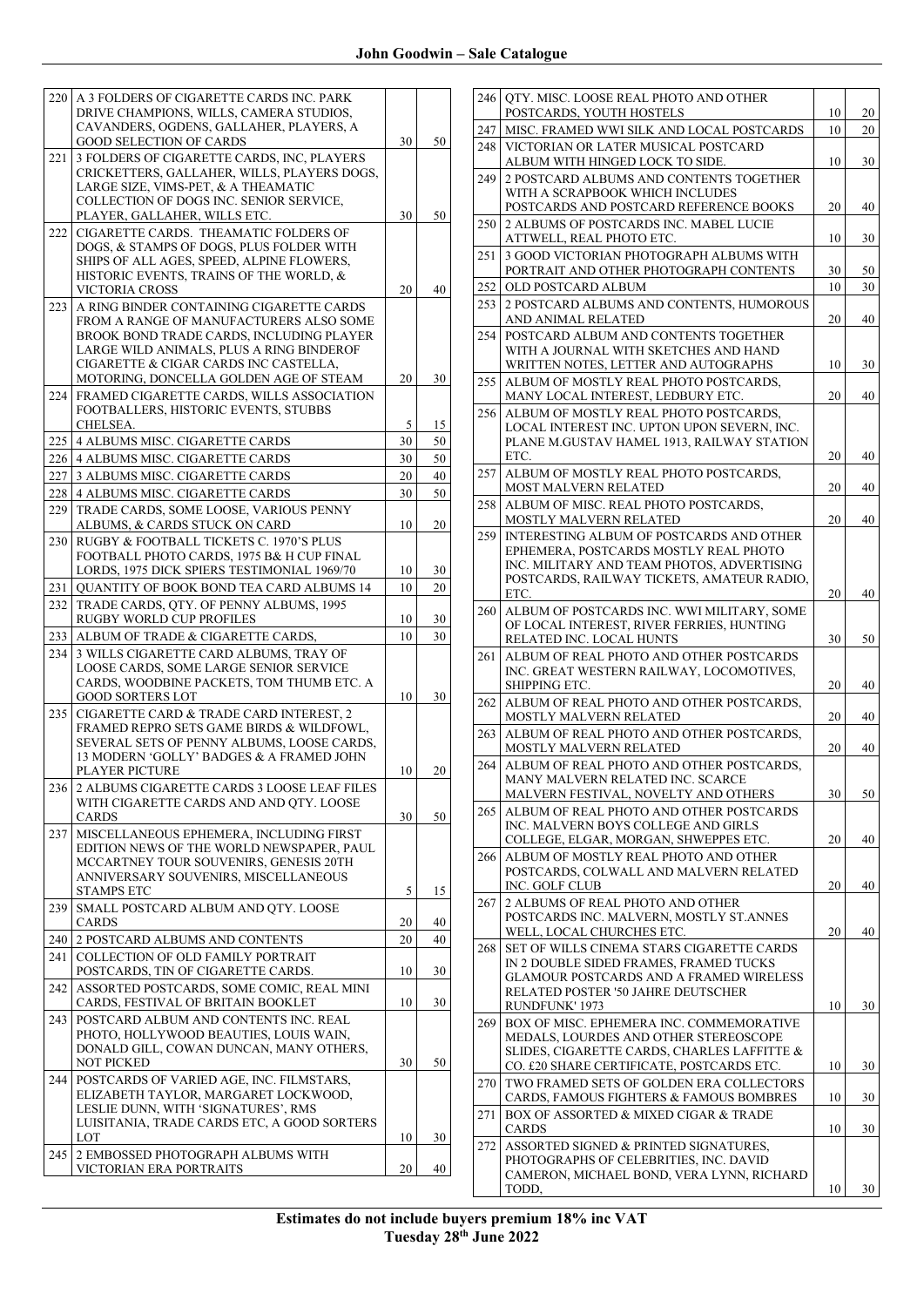| 275        | <b>VARIOUS VINTAGE ELVIS POSTERS TOGETHER</b>                                                                                                                                                          |                  |                  |
|------------|--------------------------------------------------------------------------------------------------------------------------------------------------------------------------------------------------------|------------------|------------------|
|            | WITH AN ORIGINAL TOUR CONCERN POSTER IN<br>POOR CONDITION                                                                                                                                              | 20               | 40               |
| 276        | ELVIS PRESLEY FLAMING STAR CINEMA POSTER                                                                                                                                                               | 30               | 50               |
| 300        | RECORDS, CLASSICAL INTEREST, STEREO SAX 2315<br>S/C, & ASD 542 S/C, DAVID OISTRAKH, & OGDON                                                                                                            |                  |                  |
|            | <b>BARBIROLLI</b><br>6 VARIOUS 33 RPM LPs INC. JIMI HENDRIX, CREAM                                                                                                                                     | 40               | 50               |
| 301        | ETC.                                                                                                                                                                                                   | 5                | 15               |
| 302        | LED ZEPPELIN III LP SIGNED BY ROBERT PLANT.<br>JIMMY PAGE, JOHN PAUL JONES, AND JOHN<br><b>BONHAM</b>                                                                                                  | 100              | 200              |
| 303        | LED ZEPPELIN LP SIGNED BY ROBERT PLANT,<br>JIMMY PAGE, JOHN PAUL JONES, AND JOHN<br><b>BONHAM</b>                                                                                                      | 100              | 200              |
| 304        | LED ZEPPELIN II LP SIGNED BY ROBERT PLANT,<br>JIMMY PAGE, JOHN PAUL JONES, AND JOHN<br><b>BONHAM</b>                                                                                                   | 100              | 200              |
| 305        | LED ZEPPELIN IV LP SIGNED BY ROBERT PLANT,<br>JIMMY PAGE, JOHN PAUL JONES, AND JOHN<br><b>BONHAM</b>                                                                                                   | 100              | 200              |
| 306        | LED ZEPPELIN HOUSE OF THE HOLY LP SIGNED BY<br>ROBERT PLANT, JIMMY PAGE, JOHN PAUL JONES,<br>AND JOHN BONHAM                                                                                           | 100              | 200              |
| 307        | BEATLES LPs TO INCLUDE; ABBEY ROAD (x3), LET<br>IT BE, HELP REVOLVER, HARD DAYS NIGHT, WITH<br>THE BEATLES, MAGICAL MYSTERY TOUR, WHITE<br>ALBUM TOP LOADER WITH POSTCARDS AND<br>POSTER (no. 0537518) |                  |                  |
| 308        | FRAMED PICTURE WITH MOUNTED RECORD                                                                                                                                                                     | 120              | 150              |
|            | BRYAN ADAMS, INTO THE CITY, PHOTOGRAPH HAS<br>SIGNATURE, CERTIFICATE OF AUTHENTICITY ON<br><b>REAR</b>                                                                                                 | 30               | 50               |
| 309        | RECORDS, MIXED EASY LISTENING, PLUS GEORGE                                                                                                                                                             |                  |                  |
|            | FORMBY ALBUM & A SIGNED PHOTO OF GEORGE<br>FORMBY DATED 1944                                                                                                                                           | $\boldsymbol{0}$ | $\boldsymbol{0}$ |
| 310        | MIXED ROCK AND POP LPs. ROLLING STONES, THE<br>WHO, MATTHEWS SOUTHERN COMFORT, ETC.                                                                                                                    | 100              | 150              |
| 311        | MIXED CLASSICAL AND EASY LISTENING LPs                                                                                                                                                                 | 10               | 20               |
| 312        | CASE OF 33 ROCK & POP RECORDS & QTY OF<br><b>SINGLES</b>                                                                                                                                               | 10               | 30               |
| 313        | FOOTBALL INTEREST, A 1966 WORLD CUP RECORD.<br>CPC 1234, 'WORLD CUP 1966' PLUS WORLD CUP<br>FINAL, TICKET, ENGLAND ROSETTE AND JULES                                                                   |                  |                  |
|            | RIMET CUP FINAL PROGRAMME.                                                                                                                                                                             | 20               | 40               |
| 314<br>315 | 2 SIGNED LPs SIGNED LITTLE AND LARGE, ETC.<br>RECORDS, APPROX 80 LP's, MIXED MUSIC,                                                                                                                    | 20               | 30               |
|            | COUNTRY, MILITARY, & EASY LISTENING                                                                                                                                                                    | 20               | 40               |
| 316        | SELECTION OF MOSTLY CLASSICAL LP RECORDS,<br><b>SOME BOX SETS</b>                                                                                                                                      | 20               | 40               |
| 317        | LARGE COLLECTION OF MISC. 33 RPM ALBUMS<br>MAINLY CLASSICAL                                                                                                                                            | 10               | 30               |
| 318        | QUANTITY MISC. RECORDS, 33 RPM & 45's                                                                                                                                                                  | 10               | 30               |
| 319        | A COLLECTION OF APPROX 70 33 RPM LP RECORDS<br><b>MOSTLY ROCK &amp; POP</b>                                                                                                                            | 20               | 40               |
| 320        | ASSORTED COLLECTION OF CLASSICAL AND EASY                                                                                                                                                              |                  |                  |
| 321        | LISTENING LP's<br>SUNDRY RECORDS & BOX SETS                                                                                                                                                            | 10<br>5          | 30<br>15         |
| 322        | <b>QUANTITY OF MISC. RECORDS, MIXED LP'S</b>                                                                                                                                                           |                  |                  |
| 323        | MOSTLY EASY LISTENING<br><b>CLASSICAL BOX SETS</b>                                                                                                                                                     | 10<br>5          | 30<br>15         |
| 324        | QUANTITY OF 33 RPM RECORDS MIXED GENRE,                                                                                                                                                                |                  |                  |
|            | PLUS SOME 78 RPMS AND A QUANTITY OF MUSIC<br><b>BOOKS</b>                                                                                                                                              | 20               | 40               |
| 325        | RECORDS, A LARGE BOX OF ROCK & POP, INC. PINK                                                                                                                                                          | 80               |                  |
| 326        | FLOYD, BEATLES & LED ZEPPELIN.<br>RECORDS, A GENERAL SELECTION OF MIXED                                                                                                                                |                  | 120              |
| 327        | <b>RECORDS</b><br>SMALL SELECTION OF CLASSICAL RECORDS, &                                                                                                                                              | 5                | 15               |
|            | <b>MARCONIPHONE COMPANY 78'S</b>                                                                                                                                                                       | 5                | 10               |

| 328        | MISC. 33 RPM RECORDS INC. ORGAN, CHORAL,<br>MUSICALS, G&S ETC.                                                                             | 10               | 20               |
|------------|--------------------------------------------------------------------------------------------------------------------------------------------|------------------|------------------|
| 329        | CLASSICAL RECORDS & BOX SETS                                                                                                               | 10               | 30               |
| 330        | RECORDS, A LARGE COLLECTION OF LP'S MOSTLY                                                                                                 |                  |                  |
|            | CLASSICAL PLUS CHILDRENS CORNER 10'<br><b>RECORDS</b>                                                                                      | 20               | 40               |
| 331        | <b>QUANTITY MISC LPS</b>                                                                                                                   | 0                | 0                |
| 332        | 2 BOXED OF MIXED RECORDS, MOSTLY CLASSICAL                                                                                                 |                  |                  |
|            | & EASY LISTENING ALBUMS                                                                                                                    | 20               | 40               |
| 333        | RECORDS, 2 LARGE BOXES OF ASSORTED<br>RECORDS, MOSTLY CLASSICAL & EASY<br>LISTENING, SOME BOX SETS                                         | 20               | 40               |
| 334        | RECORDS, COLLECTION OF 33 RPM, CLASSICAL<br>ALBUMS & BOX SETS                                                                              | 20               | 40               |
| 335        | BOX OF MIXED RECORDS, CLASSICAL & EASY<br><b>LISTENING</b>                                                                                 | 20               | 40               |
| 336        | RECORDS, 2 BOXES OF MOSTLY ELVIS, LP'S & BOX<br><b>SETS</b>                                                                                | 20               | 40               |
| 337        | MIXED RECORDS AND FABBRI & PARTNERS THE<br><b>GREAT MUSICIANS</b>                                                                          | 5                | 10               |
| 338        | CASE OF 45 RPM RECORDS, ROCK N POP                                                                                                         | 10               | 30               |
| 339        | A LARGE COLLECTION OF ELVIS AND OTHER LP'S,<br>EP'S AND SINGLES                                                                            | 80               | 120              |
| 340        | ELVIS INTEREST, A BOX OF RCA STEREO & VICTOR                                                                                               |                  |                  |
|            | TAPES PLUS OTHERS & A SONY REEL TO REEL<br>TAPE PLAYER.                                                                                    | 10               | 30               |
| 341        | MIXED ROCK AND POP SINGLES, APPROX 180                                                                                                     | 10               | 20               |
| 342        | ELVIS PRESLEY SINGLES, EPs AND 78s                                                                                                         | 10               | 20               |
| 343        | 4 BOXES OF 7' SINGLES, C. 1960-1980 SINGLES,<br><b>MIXED ARTISTS</b>                                                                       | 20               | 40               |
| 344        | 4 BOXES OF 45 RPM 7' SINGLES, 1960-1980 ERA                                                                                                | 20               | 40               |
| 345        | RECORDS, 3 BOXES & 1 CASE OF MIXED 1960'S -<br>1980'S RECORDS, MIXED ARTISTS                                                               | 20               | 30               |
| 346        | 45' RECORDS, 3 BOXES & 2 CASES, OF 1960'S - 1980'S<br>MIXED ARTIST RECORDS.                                                                | 20               | 40               |
| 347        | RECORDS, 4 BOXES OF 7' 45'S MIXED ARTISTS 1960-<br>1980                                                                                    | 20               | 40               |
| 348        | RECORDS, COLLECTION OF 7 INCH SINGLES,                                                                                                     |                  |                  |
|            | ROLLING STONES, SAXON, JUSAD PRIEST ETC. ETC.                                                                                              | 30               | 50               |
| 349<br>350 | TWO BOXES OF MIXED SINGLES<br>BOX OF MIXED ERA & ARTIST 45 RPM RECORDS                                                                     | 10<br>10         | 20<br>30         |
| 351        | RECORDS, A COLLECTION OF EASY LISTENING<br>LP'S                                                                                            | 20               | 30               |
|            | 352 RECORDS, BOX OF CLASSICAL RECORDS, SOME                                                                                                |                  |                  |
|            | ASD & AML REFERENCES                                                                                                                       | 20               | 40               |
| 353        | EASY LISTENING & CLASSICAL, SOME 45'S, 10' AND<br>LPS,                                                                                     | $\boldsymbol{0}$ | $\boldsymbol{0}$ |
| 354        | ELVIS PRESLEY, THE EP COLLECTION VOLS. 1 AND<br>2                                                                                          | 30               | 50               |
| 355        | BOX OF 45' SINGLES & SUNDRY RECORDS                                                                                                        | 10               | 30               |
| 356        | BOX OF CLASSICAL AND OTHER RECORDS                                                                                                         | 20               | 40               |
| 357        | QTY OF CLASSICAL RECORDS & TAPES                                                                                                           | 10               | 30               |
| 358        | QTY. OF LINGUAPHONE FRENCH RECORDS & QTY<br>OF CLASSICAL LPS INC. BERLIOZ ACL 83                                                           | 10               | 30               |
| 359        | MISC. 45 RPM RECORDS INC. EARLY POLICE,<br>NORTHERN SOUL, SQUEEZE, THE CARS PICTURE<br>DISC, SEX PISTOLS ETC. (22)                         | 0                | 0                |
| 360        | LARGE QTY. 33 RPM ALBUMS, MOSTLY 60s TO<br>LATE 80s                                                                                        | 0                | 0                |
| 361        | OTY. MISC. 45 RPM RECORDS INC. THE QUESTS, JOY<br>DIVISION, THE KINKS, OSIBISA, THE ROLLING<br>STONES, STATUS QUO, SEX PISTOLS, T-REX ETC. | 0                | 0                |
| 362        | 2 BOXES OF CDs, 45 RPM SINGLES AND DVDs                                                                                                    | $\boldsymbol{0}$ | $\mathbf{0}$     |
| 363        | BOX OF APPROX. 90 MIXED GENRE CD's                                                                                                         | 20               | 40               |
| 364        | CD'S A COLLECTION OF APPROX. 120 PLUS CD'S                                                                                                 |                  |                  |
|            | MOSTLY CLASSICAL                                                                                                                           | 30               | 50               |
| 365<br>366 | <b>QUANTITY MISC. DVDS</b><br>QTY. MISC. RECORDS INC. 33 RPM AND 45 RPM INC.                                                               | 10               | 30               |
|            | MUSICALS, FLANDERS AND SWAN, SOME                                                                                                          |                  |                  |
|            | CLASSICAL ETC.                                                                                                                             | 5                | 15               |

**Estimates do not include buyers premium 18% inc VAT Tuesday 28th June 2022**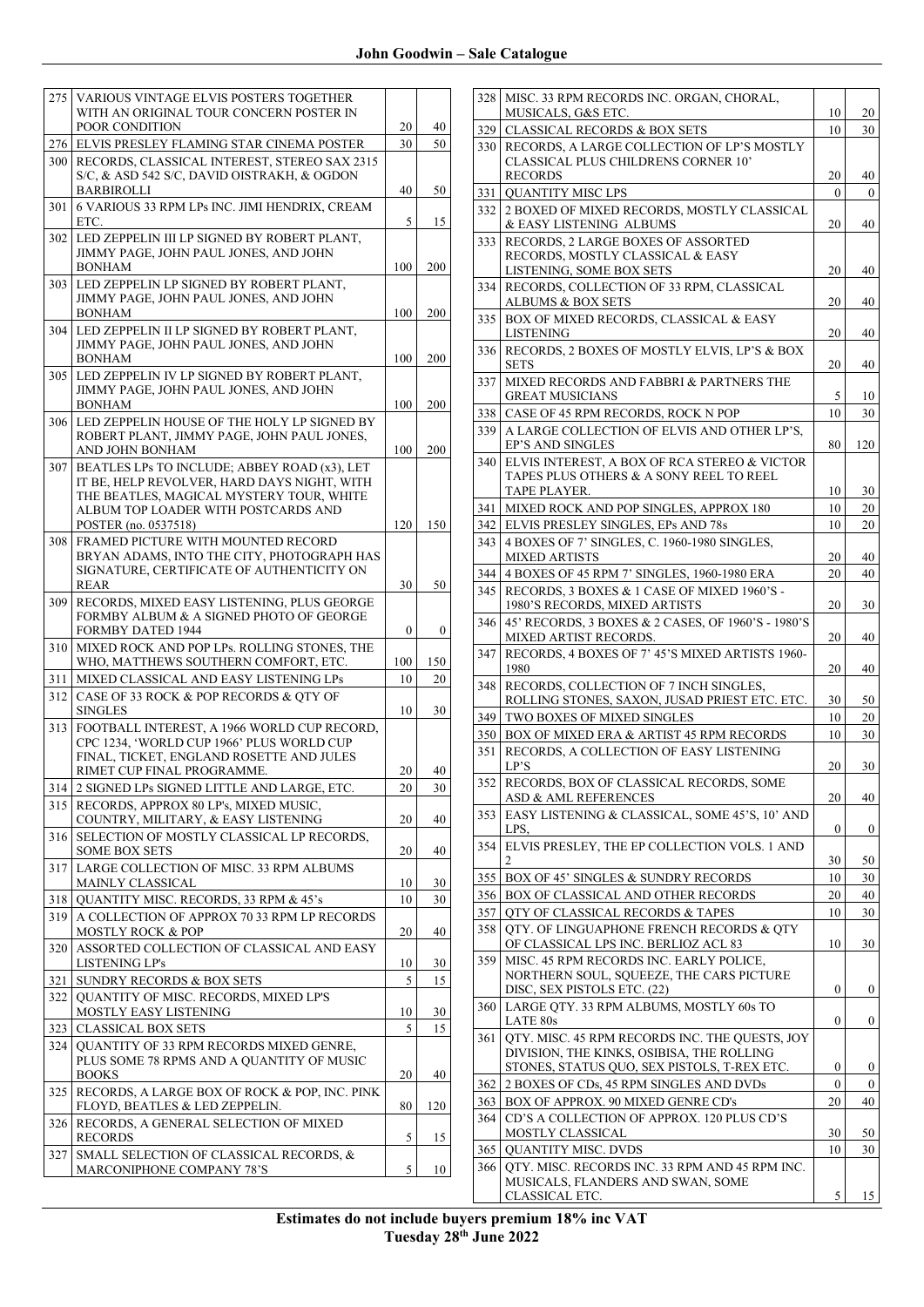| 367 | BOX OF MOSTLY CLASSICAL CDs                                                                        | 10  | 20  |
|-----|----------------------------------------------------------------------------------------------------|-----|-----|
| 368 | BOX OF MOSTLY JAZZ CDs                                                                             | 10  | 20  |
| 369 | 2 LARGE TRAYS MOSTLY CDs, 60s THROUGH TO 90s,<br>INCLUDES SOME CASSETTE TAPES                      | 20  | 40  |
| 370 | MISC. TO INC. THE LORD OF THE RINGS, THE                                                           |     |     |
|     | RETURN OF THE KING, THE TWO TOWERS AND<br>FELLOWSHIP OF THE RINGS COLLECTORS DVD                   |     |     |
|     | GIFT SETS, FELLOWSHIP OF THE RINGS AND THE                                                         |     |     |
|     | RETURN OF THE KING SPECIAL EXTENDED DVDs<br>AND FROM THE EARTH TO THE MOON, TOM                    |     |     |
|     | HANKS VHS BOXED SET                                                                                | 20  | 40  |
| 371 | MISC. RECORDS AND EPHEMERA                                                                         | 5   | 10  |
| 372 | BOX OF MISC. CLASSICAL RECORDS INC. EARLY<br><b>STEREO</b>                                         | 20  | 40  |
| 373 | FRUIT TRAY CONTAINING LARGE QTY. CDs ALL<br><b>GENRES</b>                                          | 10  | 20  |
| 374 | MIXED 33 ALBUMS, CLASSICAL PLUS QTY. OF 45<br><b>SINGLES</b>                                       | 10  | 30  |
| 375 | A VERY LARGE COLLECTION OF ASSORTED<br>RECORDS, CLEARED FROM A STORAGE UNIT AND<br><b>UNSORTED</b> | 40  | 80  |
| 376 | A VERY LARGE COLLECTION OF ASSORTED<br>RECORDS, CLEARED FROM A STORAGE UNIT AND<br><b>UNSORTED</b> | 40  | 80  |
| 377 | A VERY LARGE COLLECTION OF ASSORTED<br>RECORDS, CLEARED FROM A STORAGE UNIT AND<br><b>UNSORTED</b> | 40  | 80  |
| 378 | A VERY LARGE COLLECTION OF ASSORTED<br>RECORDS, CLEARED FROM A STORAGE UNIT AND<br><b>UNSORTED</b> | 40  | 80  |
| 500 | STAMP INTEREST, GB FDCs 2002-2013 IN 2 ROYAL                                                       |     |     |
|     | MAIL ALBUMS, GB FDCs 1994-2002 IN W.H.SMITH<br>ALBUM, GB FDCs VARIOUS FROM 1968-72, STOCK          |     |     |
|     | <b>BOOK GB MOSTLY USED</b>                                                                         | 20  | 40  |
| 501 | BOX OF OLD BRITISH COMMONWEALTH ALBUMS,                                                            |     |     |
|     | MOSTLY AFRICAN COUNTRIES, PLUS SOME EMPTY<br>ALBUMS INCLUDING 2 WINDSORS WITH PRINTED              |     |     |
|     | PAGES.                                                                                             | 45  | 60  |
| 502 | BOX WITH POSTMARK COLLECTION IN 3 ALBUMS<br>PLUS LARGE STOCK BOOK OF STATIONARY CUT                |     |     |
|     | OUTS OF OV 'KGVI INCLUDING 40 ADVERTISING                                                          |     |     |
|     | RINGS 1D '1/- MOSTLY CUT SQUARE. INCLUDES<br>MANY ENVELOPES AND POSTCARDS COLLECTED                |     |     |
|     | FOR THEIR INTERESTING CANCELLATIONS                                                                | 120 | 140 |
| 503 | SOUTH AFRICAN EARLY TO MODERN COLLECTION                                                           |     |     |
|     | IN ALBUM PLUS STOCK BOOK WITH USEFUL<br>PICKINGS.                                                  | 25  | 35  |
| 504 | BRITISH COMMONWEALTH IN 2 STOCK BOOKS,                                                             |     |     |
|     | VARIOUS COUNTRIES EARLY TO MODERN, MINT<br>AND USED, 1000S.                                        | 60  | 80  |
| 505 | SMALL BOX WITH 2 SMALL OLD STOCK BOOKS                                                             |     |     |
|     | PLUS VARIOUS LOTS PRICED TO SELL AT STAMP<br>SALES, OV 'OE2 MATERIAL PLUS OTHER ODD                |     |     |
|     | SALES PACKETS PRICED TO SELL AT £300+                                                              | 120 | 140 |
| 506 | LARGE ENVELOPE WITH ANTIGUA AND                                                                    |     |     |
|     | MAURITIUS ON STOCK SHEETS AND STOCK CARDS<br>INCLUDING SOME HIGH CATALOGUE VALUE                   |     |     |
|     | ITEMS MINT/VERY FINE USED, 100S                                                                    | 45  | 60  |
| 507 | BROWN ENVELOPES WITH OV- OE2 RHODESIA<br>INCL. BOTH NORTH AND SOUTH WITH PART SETS                 |     |     |
|     | AND FULL SETS UN TO £1 VALUE, 21 STOCK CARDS                                                       |     |     |
|     | PLUS STOCK SHEETS AND PAGES, CAT VALUE                                                             |     |     |
| 508 | £400+<br>SHOE BOX OF BRITISH COMMONWEALTH ON                                                       | 120 | 140 |
|     | APPROX 50 CARDS AND IN PACKETS INCLUDES                                                            |     |     |
|     | LARGE AMOUNT OF AUSTRALIA AND NEW<br>ZEALAND OFF PAPER. 100S OF STAMPS                             | 70  | 90  |
| 509 | GB KING GEORGE 5TH COLLECTION 1912 '36 VERY                                                        |     |     |
|     | FINE USED INCLUDING SHADES AND WATERMARK<br>VARIETIES, PLUS 2 STOCK BOOKS VFU AND MINT             |     |     |
|     | KG5 1912-36 PLUS KE8 ISSUES, APPROX 1000                                                           |     |     |
|     | STAMPS                                                                                             | 150 | 180 |

| 510 | KE7 ½D ' 1D CUT OUTS AND STAMPS ON STOCK<br>PAGES FROM LARGE POST OFFICE CANCELLATION                 |     |     |
|-----|-------------------------------------------------------------------------------------------------------|-----|-----|
|     | COLLECTION, ALL VFU ' SUPERB USED CIRCULAR<br>DATE STAMP CANCELS, NO FAULTY ITEMS.                    |     |     |
|     | APPROX 620 ITEMS.                                                                                     | 50  | 70  |
| 511 | GB ON 6 STOCK CARDS OF QV 'KG5 SETS, 1887<br>JUBILEE, KE7 SETS 1/2D ' 1/-, KG5 1911-13, 1912-22,      |     |     |
|     | 1924-34, 1934-36, 1934 SEAHORSES, ALL VFU. 121                                                        |     |     |
|     | <b>STAMPS</b><br>GB, 4 STOCK CARDS, KG5 1911-36 VFU SETS INCL                                         | 85  | 100 |
| 512 | WATERMARK VARIETIES, 1911 DOWNEY HEADS,                                                               |     |     |
|     | 1912-22 SIMPLE CYPHER 1/2D ' 1/-, 1924-34 BLOCK<br>CYPHER 1/2D ' 1/-, 1934-36 PHOTOGRAVURE 1/2D ' 1/- |     |     |
|     | PLUS INVERTED AND SIDEWAYS WATERMARKS. 68                                                             |     |     |
| 513 | <b>STAMPS</b><br>GB, 5 STOCK CARDS KG5 1911-36 UMM/VLMM SETS,                                         | 85  | 100 |
|     | 1911-13 DOWNEY HEADS, 1912-22 SIMPLE CYPHER                                                           |     |     |
|     | 1/2D ' 1/-, 1924-34 BLOCK CYPHER 1/2D ' 1/-, 1934-36<br>PHOTOGRAVURE, 1924 & 1925 BRITISH EMPIRE      |     |     |
|     | EXHIBITION SETS, 1935 SILVER JUBILEE, 1929                                                            |     |     |
| 514 | POSTAL UNION CONGRESS, 101 STAMPS<br>STAMPS, GB ON 6 STOCK CARDS MIXED                                | 120 | 140 |
|     | UMM/VLMM/VFU, KE7 1901-1911 ½D -1/- M/VFU; KG5                                                        |     |     |
|     | DOWNEY HEADS 1911-13; KG5 1912-22 1/2D ' 1/-; KG5<br>PHOTOGRAVURE 1924-36 ½D - 1/- INCLUDING          |     |     |
|     | WATERMARK VARIETIES; KG6 1937, 1942, 1951                                                             | 90  |     |
| 515 | ISSUES UMM. 98 STAMPS<br>GB QV 1D LILACS IN SMALL BOX TAKEN FROM A                                    |     | 110 |
|     | COLLECTION OF CANCELLATIONS IN PLASTIC<br>BOXES PLUS TIN BOX & STOCK BOOK OF SAME,                    |     |     |
|     | NOTED SOME VFU TO SUPERB SQUARED CIRCLE                                                               |     |     |
| 516 | CANCELLATIONS APPROX 1000<br>OIL RIVER/NIGER COAST COLLECTION ON STOCK                                | 45  | 60  |
|     | SHEET & STOCK CARDS; 1992-4 GB ½D'1/-                                                                 |     |     |
|     | OVERPRINTS SG 1-6; 1894 SG45-50; 1894 SG51-56;<br>1897-8 DG66-74A, MOSTLY UMM OR MM,                  |     |     |
|     | CATALOGUE VALUE OF THE CARDS £965.00 PLUS                                                             |     |     |
|     | THE STAMPS ON STOCK SHEET, TOTAL CAT OVER<br>£1100.                                                   | 400 | 500 |
| 517 | TWO PACKS OF STOCK CARDS WITH UMM/MM/VFU<br>STAMPS, 7 CARDS OF JAMAICA ISSUES 1929-56 KG5-            |     |     |
|     | QE2 WITH VALUES TO £1 TOTAL CATALOGUE                                                                 |     |     |
|     | VALUE £300. 10 CARDS TRINIDAD & TOBAGO QV '<br>QE2 PAET SETS & FULL SETS UP TO TOP VALUE              |     |     |
|     | \$4.80 WITH APPROX CATALOGUE VALUE £240                                                               | 80  | 120 |
| 518 | PERFINS, 2 STOCK CARDS OF GB QV 1D LILAC 1880-<br>1900 PERFINS, VERY LITTLE DUPLICATION, 240          |     |     |
|     | STAMPS                                                                                                | 30  | 50  |
| 519 | PERFINS, 2 STOCK CARDS WITH MOSTLY QV 1D<br>LILACS PLUS OTHERS OV 'OE2, NOTED CROWN                   |     |     |
|     | PERFINS, 167 STAMPS                                                                                   | 30  | 50  |
| 520 | SOUTH WEST AFRICA AND F.S.A. ON 5 STOCK<br>SHEETS WITH VARIOUS FULL & PART SETS UMM                   |     |     |
|     | AND VFU INCLUDING MINI-SHEETS, HIGH                                                                   |     |     |
| 521 | <b>CATALOGUE VALUE, 100S</b><br><b>GB BOOKLET PAGES IN SPECIALISED COLLECTION</b>                     | 90  | 110 |
|     | ON STOCK PAGES, PRE-DECIMAL AND DECIMAL                                                               | 40  | 50  |
| 522 | LOW VALUES ALL DESCRIBED, 100S<br>PERFINS ON AND OFF PAPER ON 3 STOCK SHEETS.                         |     |     |
|     | MOSTLY SLOGAN CANCELS ON THE PIECES, QV<br>'KG6 WITH VERY LITTLE DUPLICATION VALUES                   |     |     |
|     | 1/2D ' 2/6D 165 ITEMS                                                                                 | 25  | 30  |
| 523 | STOCK CARD CLEARANCE LOT IN RED STOCK<br>BOOK, QV 'KG6, QV LINE ENGRAVED 1D-2D                        |     |     |
|     | PLATES, SURFACE PRINTED INCLUDES VARIOUS                                                              |     |     |
|     | VALUES OF DIFFERENT PLATES; KE7 ISSUES PLUS<br>SETS; KG5 1911-36 MOST ISSUES PLUS WATERMARK           |     |     |
|     | VARIETIES; KE8 MINT/USED; KG6 1936-52 MIT &                                                           |     |     |
| 524 | USED INCL HIGH VALUES AND COMMEMS.<br>GB, GREEN STOCK-BOOK QE2 ISSUES COMMEMS                         | 120 | 140 |
|     | 1953-68, PRE-DECIMALS MAINLY UMM, MISSING                                                             |     |     |
|     | SOME PHOSPHOR ISSUES, 1968-90 DECIMAL ISSUES<br>MINT AND VFU IN TRAFFIC LIGHT PAIRS, PLUS             |     |     |
|     | CANCELLED TO ORDER AND FDCS, PLUS OTHERS,<br>253+ SETS                                                | 120 | 140 |
|     |                                                                                                       |     |     |

**Estimates do not include buyers premium 18% inc VAT Tuesday 28th June 2022**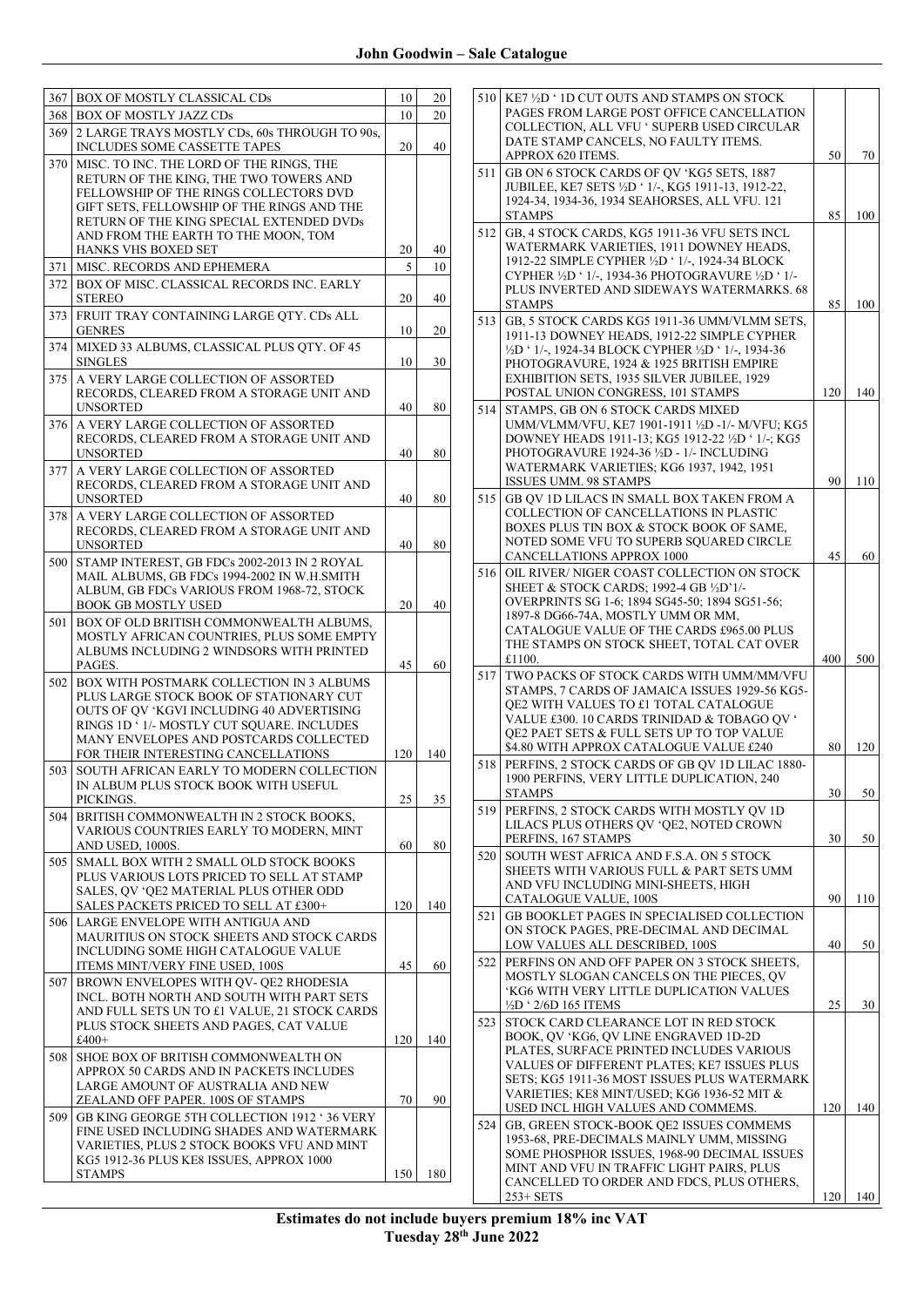| 525 | GB, RED STOCK-BOOK KE7- QE2 MINT AND VFU<br>SETS INCLUDING SHADES AND WATERMARK<br>VARIETIES INCLUDING SOME HIGH CATALOGUE<br>VALUE LOTS, PLUS, QE2 PRE-DECIMAL COMMEMS                                                    |     |     |
|-----|----------------------------------------------------------------------------------------------------------------------------------------------------------------------------------------------------------------------------|-----|-----|
|     | AND WILDING SETS MOSTLY UMM, MISSING SOME<br>PHOSPHOR SETS                                                                                                                                                                 | 180 | 220 |
| 526 | GB 2 STOCK CARDS QV 1887-1900 JUBILEE ISSUES<br>VFU PLUS A CARD OF JUBILEE ISSUES WITH<br>OFFICIAL OVERPRINTS, USED 1/2D -1/- VALUES                                                                                       | 40  | 50  |
| 527 | GB, 2 OLD STOCK BOOKS OV 'KG6 ISSUES PLUS A<br>PACK OF ALBUM AND STOCK PAGES, NOTED SOME<br>QV OFFICIAL OVERPRINTS IN BACK OF THE BLUE                                                                                     |     |     |
| 528 | <b>STOCK BOOK 100S</b><br>BRITISH COMMONWEALTH IN SMALL RED STOCK                                                                                                                                                          | 35  | 45  |
|     | BOOK WITH MINT AND USED ISSUES, USED ARE<br>MAINLY VFU INCLUDING VALUES TO £1 & \$20,<br>PLUS ALBUM PAGES OF MALTA ISSUES. 100S                                                                                            | 55  | 70  |
| 529 | GB, KG5 ISSUES ON 5 STOCK CARDS MINT/VFU.<br>SELECTED FOR QUALITY AND SHADES 1911-13;<br>1912-24; 1924-34; 1935-36 PLUS COMMEMS, HIGH                                                                                      |     |     |
|     | <b>CATALOGUE VALUE 138 STAMPS</b>                                                                                                                                                                                          | 95  | 110 |
| 530 | KENYA UGANDA TANGANYIKA 1922-27 ISSUE<br>MIXED UMM/MM/VFU, 1 CENT TO £1 SG76-95<br>INCLUDING ALL SHADE VARIATIONS ON THE 1C,<br>5C, 10C, 12C, 20C, AND 3/- VALUES, PLUS FU £1 LAW<br>COURTS, CAT £700+28 STAMPS            | 350 | 400 |
| 531 | TIN BOX WITH OV 'OE2 POSTAL STATIONARY<br>ITEMS, CARDS, ENVELOPES ETC. WITH LARGE<br>NUMBER OF SLOGAN CANCEL COVERS (100S), PLUS<br>SMALL GREEN STOCK BOOK OF CINDERELLA<br>ITEMS AND A LARGE AMOUNT OF BRITISH            |     |     |
|     | COMMONWEALTH WAR TAX OVERPRINT STAMPS<br><b>MOSTLY MINT</b>                                                                                                                                                                | 85  | 100 |
| 532 | RHODESIA, NORTH AND SOUTH IN SMALL RED<br>STOCK BOOK AND CARDS INCLUDING FULL SETS<br>WITH VALUES UP TO THE £1 BOTH MINT AND VFU,<br>SOME INDIVIDUAL STAMPS NOTED TO HAVE A<br>CAT VALUE IN EXCESS OF £170, HIGH VALUE LOT |     |     |
|     | CAT OVER £750                                                                                                                                                                                                              | 300 | 400 |
| 533 | SIX STOCK CARDS, BRITISH EAST AFRICA 1896,<br>NORTHERN NIGERIA 1902/1905/1912 SETS PLUS<br>SHADES, SOUTHERN NIGERIA 1907-12 ISSUES<br>MOSTLY MM BUT SOME UMM AND VFU TOTAL                                                 |     |     |
| 534 | CAT £1000+<br>SEVEN STOCK CARDS, GB ISSUES 1880-1936, SG 142                                                                                                                                                               | 500 | 600 |
|     | PLATES 17-20; SG157 PLATES 21-23; 1880 SG 164-9;<br>1884 & 1887 ISSUES, KE7 SET, KG5 1912-36 MOSTLY<br>VFU, 123 STAMPS                                                                                                     | 130 | 150 |
| 535 | <b>GB. BOX CONTAINING 3 STOCK BOOKS AND 1</b><br>ALBUM PLUS 100 ALBUM PAGE COLLECTION OF<br>SLOGAN CANCEL CUT OUTS, NOTE; THE STOCK<br>BOOKS CONTAIN A GOOD SELECTION KG5 ISSUES,<br>MOSTLY SHADES AND ALL VFU 100S        | 60  | 80  |
| 536 | STAMPS, GB ALBUM 1990-2009, ALBUMS REGIONAL<br>STAMPS, QEII STAMPS, GB DEFINITIVES, FDC, SG<br>COMMS. 1973-76, ALBUM OF VARIOS AND BOX INC.                                                                                |     |     |
| 537 | COMMS AND YEAR PACKS ETC.<br>STAMP INTEREST, BOX OF LOOSE STAMPS, MANY<br>ON PAPER FOR MOUNTING, COVERS, ENVELOPES A                                                                                                       | 30  | 50  |
| 538 | <b>SORTERS LOT</b><br>INTERESTING PAIR OF AIR INFORMATION COVERS                                                                                                                                                           | 10  | 30  |
|     | 1972 WITH SHAH STAMPS FROM INTERNATIONAL<br>NOTAM OFFICE TEHRAN TO AIR TRAFFIC<br>CONTROL, THE MALDIVES                                                                                                                    | 5   | 15  |
| 539 | STAMP INTEREST, INC. COMMONWEALTH OV TO<br>QE, PLUS SEVERAL 'SCHOOLBOY' ALBUMS, ACE<br>ALBUM SPARCE, APPEARS PICKED.                                                                                                       | 10  | 30  |
| 540 | STAMPS, 2 SMALL BOXES POSTAL HISTORY<br>COVERS, ALL WORLD PICKINGS INC. CHINA                                                                                                                                              | 10  | 30  |
| 541 | SCHOOL BOY STAMP ALBUM TOGETHER WITH<br>BUBBLE GUM CARDS AND POSTCARDS                                                                                                                                                     | 10  | 30  |
| 542 | STAMPS, 4 NEW STOCK BOOKS, EMPTY, VARIOUS<br>SMALL BOXES OF WORLD STAMPS, USED, A FEW                                                                                                                                      |     |     |
|     | UNUSED                                                                                                                                                                                                                     | 10  | 30  |

| 543 | STAMP INTEREST, 9 FOLDERS OF FIRST DAY<br>COVERS, PLUS A PRESENTATION PACK & SOME<br><b>USED ON PAPER</b>                                                                                                                                                                   | 10 | 30  |
|-----|-----------------------------------------------------------------------------------------------------------------------------------------------------------------------------------------------------------------------------------------------------------------------------|----|-----|
| 550 | STAMP INTEREST, DDR, EAST GERMAN STAMPS,<br>LOOSE & ALBUM PAGES                                                                                                                                                                                                             | 10 | 30  |
| 551 | STAMP INTEREST, ALBUM & FOLDER OF CHILE<br>STAMPS, ALBUM OF ISRAEL STAMPS                                                                                                                                                                                                   | 10 | 30  |
| 552 | STAMP INTEREST, JUGOSLAVIA A FOLDER &<br>ALBUM                                                                                                                                                                                                                              | 10 | 30  |
| 555 | STAMPS, WORLD N-P, 280 MINT + 2300 USED ALL<br>DIFFERENT IN STOCK BOOK AND DATED SG<br>VALUE £2150                                                                                                                                                                          | 10 | 20  |
| 556 | STAMPS, A SORTERS 'TREASURE TROVE'<br>COMPRISING 4 BOXES CONTAINING LARGE OTY.<br>FDCs, MOSTLY 60s, 70s, 80s, 90s, PRESENTATION<br>PACKS, SAME PERIOD, ALBUMS, STAMPS ON PAPER                                                                                              |    |     |
|     | ETC                                                                                                                                                                                                                                                                         | 20 | 40  |
| 557 | STAMPS, SORTERS LOT, ALL WORLD ON PAGES<br>ETC.                                                                                                                                                                                                                             | 20 | 40  |
| 558 | STAMPS, SORTERS BOX, NOTED 1977 QEII SILVER<br>JUBILEE, COMMONWEALTH STAMPS IN PAIRS, GB 4<br>MARGIN 1d BLACK ETC. WELL WORTH A LOOK!                                                                                                                                       | 20 | 40  |
| 559 | STAMPS, 7 BOXES OFF AND ON PAPER, ALL WORLD<br>MAINLY OLDER NOTED OFFICIALS ETC. MANY<br>1000s, GOOD SORTER PACKETS, OLD DIARY WITH                                                                                                                                         |    |     |
| 560 | STAMPS ETC.<br>STAMP INTEREST, COLLECTION OF PRESENTATION                                                                                                                                                                                                                   | 20 | 40  |
| 561 | PACKS, APPROX FACE £43, PLUS SOME FDC'S<br>STAMP INTEREST, GERMAN INTEREST, COVERS &                                                                                                                                                                                        | 20 | 40  |
|     | LOOSE ON PAPER, PLUS, POLAND &<br>CZECHSLOVAKIA LOOSE & ALBUM MOUNTED                                                                                                                                                                                                       | 20 | 40  |
| 562 | STAMP INTEREST, A CASED SILVER JUBILEE 1977<br>STAMP SILVER INGOT, & A CASED SILVER SILVER<br>JUBILEE TOUR INGOT, PLUS QTY OF FIRST DAY                                                                                                                                     |    |     |
| 563 | <b>COVERS</b><br>STAMP INTEREST, VARIOUS GB PRESENTATION                                                                                                                                                                                                                    | 30 | 50  |
|     | PACK FACE VALUE £70. NOTED PRINCESS DIANA<br>WELSH PRESENTATION PACK, VARIOUS WORLD<br>STAMPS IN PACKETS, BLUE FOLDER WITH                                                                                                                                                  |    |     |
|     | COMMONWEALTH SINGLES 7 SETS, TO 5/ VALUE,<br>SOME PICKINGS NOTED                                                                                                                                                                                                            | 50 | 80  |
| 564 | ARCHIVE BOX OF LOOSE, ALL WORLD, ALL<br>PERIODS IN BOXES/PACKETS ETC.                                                                                                                                                                                                       | 30 | 50  |
| 565 | GB FDCs PLUS SMALL STOCK BOOKS OF CHANNEL<br><b>ISLANDS 1980s ONWARDS</b>                                                                                                                                                                                                   | 30 | 50  |
| 566 | STAMP INTEREST, GREEN ALBUM S.RHODESIA<br>VALS. 1924 TO 2/6 FU THEN UP TO AND INCL.<br>INDEPENDENCE ISSUE. N.RHODESIA EARLIES INC.<br>1938 TO 10/-, HIGH VALS MINT, SILVER WEDDING<br>MINT. RHODESIA 1910 DOUBLE HEADS, VARIOUS<br>FU TO 2/- VALUE. HONG KONG WITH PICKINGS | 30 | 50  |
| 567 | STAMPS, GB STAMP ALBUM WITH 1d BLACK, 2 X<br>1840 2d BLUE PAIRS, SELECTION LE + SP VALUES,<br>ALL REIGNS COMMEMS AND DEFINITIVES, SPARSE<br>SB AND PACKETS OF USED GB                                                                                                       | 30 | 50  |
| 568 | 64 PAGE STOCK BOOK OF MODERN ISSUES OF<br>COMMONWEALTH SMALL ISLANDS, 1000++                                                                                                                                                                                                | 40 | 60  |
| 570 | POSTAL EPHEMERA INC. PENNY RED ENVELOPES<br>AND CARDS, NOTED 1d COVER WITH FRAMED TO<br>PAY 1d ONLY HAND STAMP                                                                                                                                                              | 40 | 80  |
| 571 | OLD BOARDS WITH 1000s STAMPS, MAINLY EARLY<br>MIDDLE PERIOD, NOTED 100s OF GB 1d REDS                                                                                                                                                                                       | 40 | 80  |
| 572 | GB UNMOUNTED IN SETS, IN 45 PACKS OF GUTTER<br>PAIRS, GOOD FACE VALUE, A SPORTING LOT!                                                                                                                                                                                      | 40 | 80  |
| 573 | LARGE GLORY BOX ALBUMS, FDCs, PACKETS,<br>WORLD CUP MASTER FILES ETC. ROYAL WEDDING<br>OMNIBUS, WORTH A GOOD LOOK                                                                                                                                                           | 40 | 80  |
| 574 | BOX VARIOUS INC. CANADA STAMP PACKS,<br>VARIOUS SETS BETWEEN 2005 ' 2012 AND YEAR<br>PACKS 1995-2004, LORD OF THE RINGS COVERS<br>ETC.                                                                                                                                      | 50 | 100 |
|     |                                                                                                                                                                                                                                                                             |    |     |